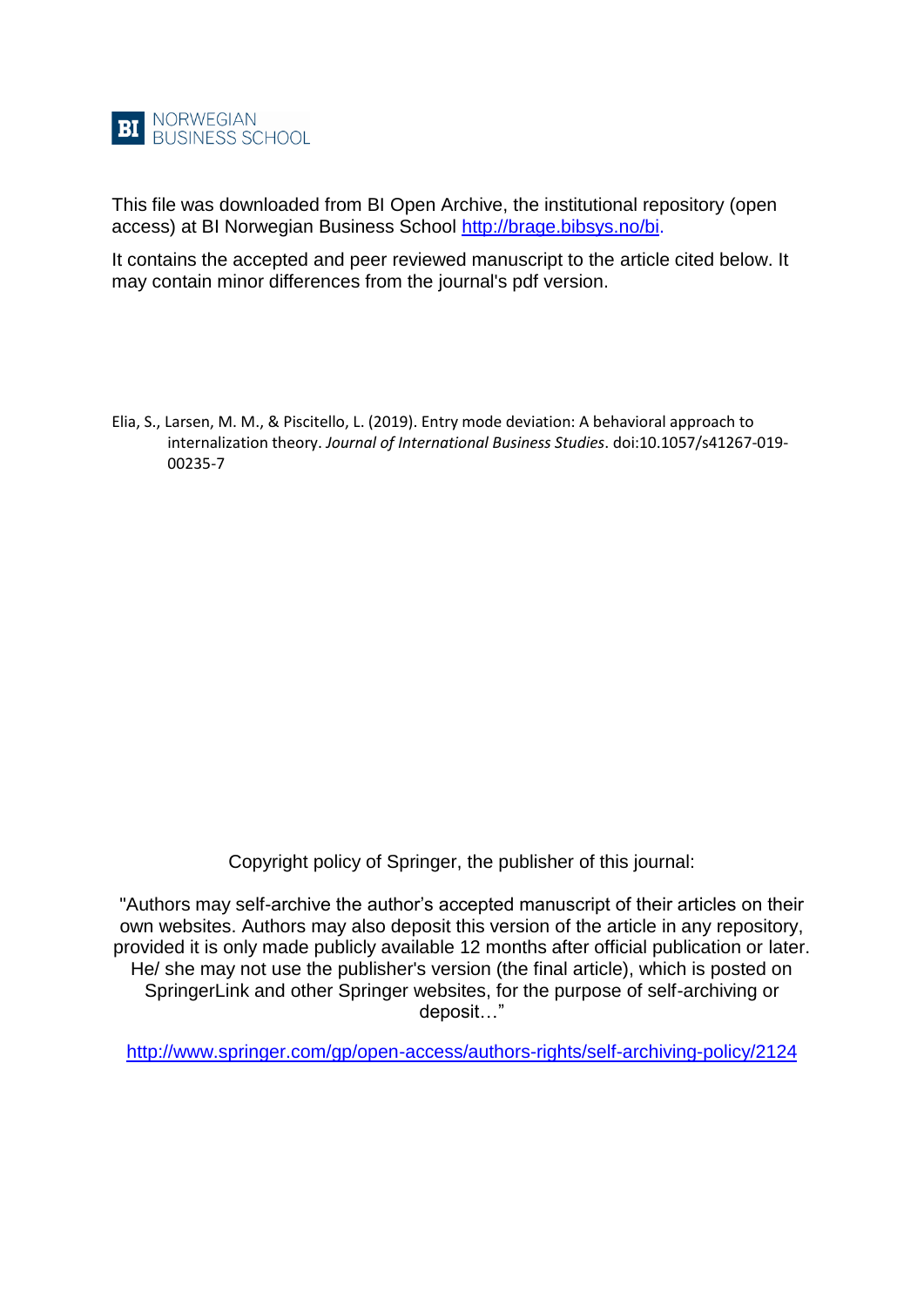## **ENTRY MODE DEVIATION:**

## **A BEHAVIORAL APPROACH TO INTERNALIZATION THEORY**

## **Stefano Elia**

Department of Management, Economics and Industrial Engineering Politecnico di Milano Piazza L. da Vinci, 32 – 20133 Milan – Italy stefano.elia@polimi.it / (+39) 02 2399 2756

#### **Marcus M. Larsen\***

Department of Strategy and Innovation Copenhagen Business School Kilevej 14 – 2000 Frederiksberg – Denmark mml.si@cbs.dk / (+45) 3815 5628

&

Department of Strategy and Entrepreneurship BI Norwegian Business School Nydalsveien 37 – 0484 Oslo – Norway

#### **Lucia Piscitello**

Henley Business School University of Reading Whiteknights – Reading – RG6 6UD – United Kingdom lucia.piscitello@henley.ac.uk / (+44) 0118 378 4505 & Department of Management, Economics and Industrial Engineering Politecnico di Milano Piazza L. da Vinci, 32 – 20133 Milan – Italy lucia.piscitello@polimi.it

\* Corresponding author

Accepted for publication in *Journal of International Business Studies* January 2019 DOI: https://doi.org/10.1057/s41267-019-00235-7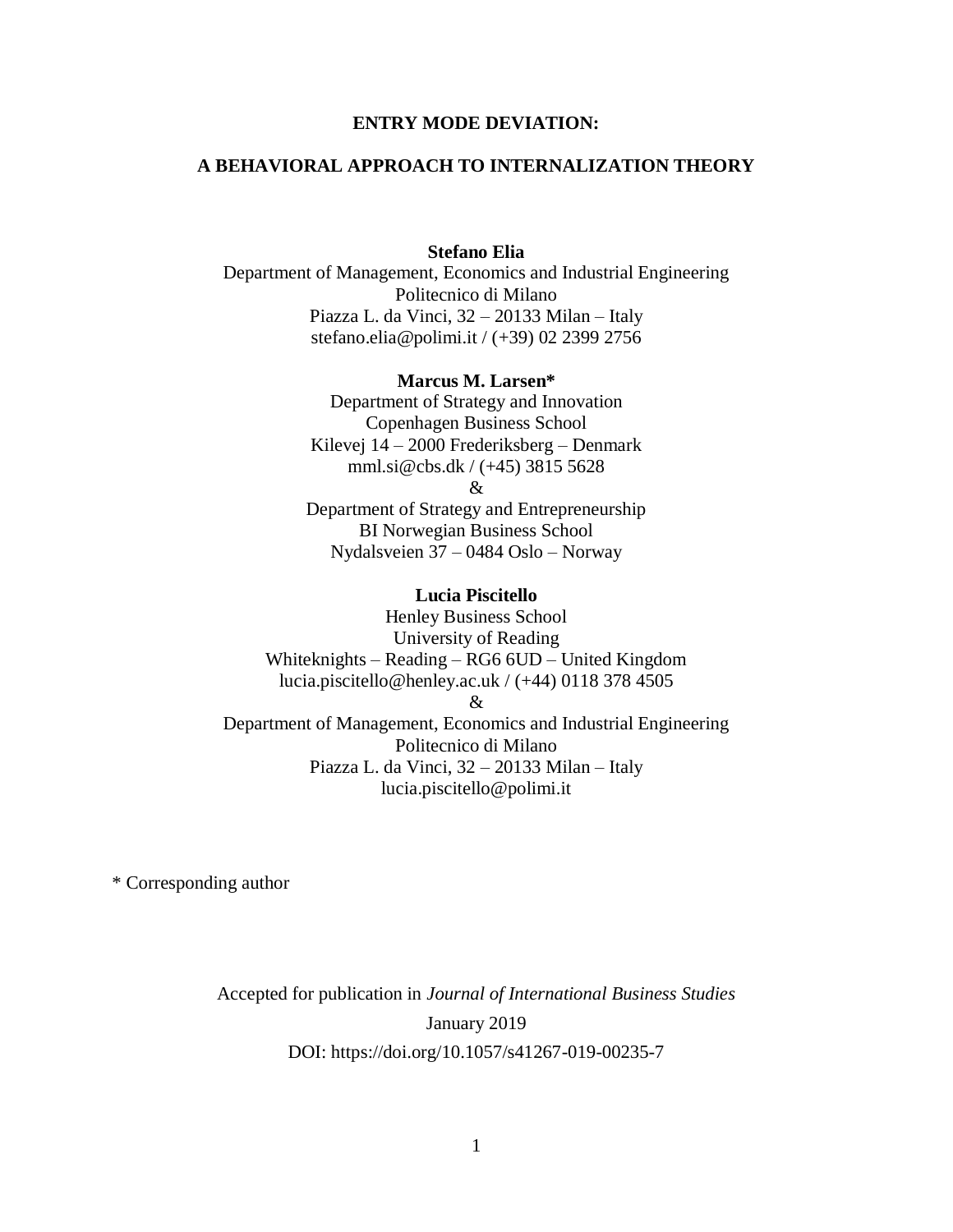## **ENTRY MODE DEVIATION:**

## **A BEHAVIORAL APPROACH TO INTERNALIZATION THEORY**

Abstract: We explore when and why decision makers choose international entry modes (e.g., hierarchies or markets) that deviate from internalization theory's predictions. By applying a cognitive perspective on entry mode decision making, we propose that the performance of prior international activities influences decision makers' behavior in different ways than assumed in internalization theory. More specifically, due to a *representativeness bias*, underperforming (overperforming) past ventures influence the decision to change (continue using) the previous entry mode choice, which may result in an *entry mode deviation*. In addition, the propensity to deviate from theoretical predictions is stronger when the experience is recent and/or salient due to an *availability bias*. In conclusion, we argue that internalization theory can benefit from incorporating more systematically important behavioral assumptions on how firms enter international markets. In so doing, we contribute to the recent conversation on how variations in human behavior influence internalization theory.

**Keywords:** Entry mode; deviation from prediction; internalization theory; bounded rationality; cognitive bias.

**Acknowledgements:** We thank the JIBS Special Issue Editorial Team, the anonymous reviewers, the participants at the JIBS Special Issue Workshop in Minneapolis, and Jean-Francois Hennart for their comments and suggestions that significantly improved this paper.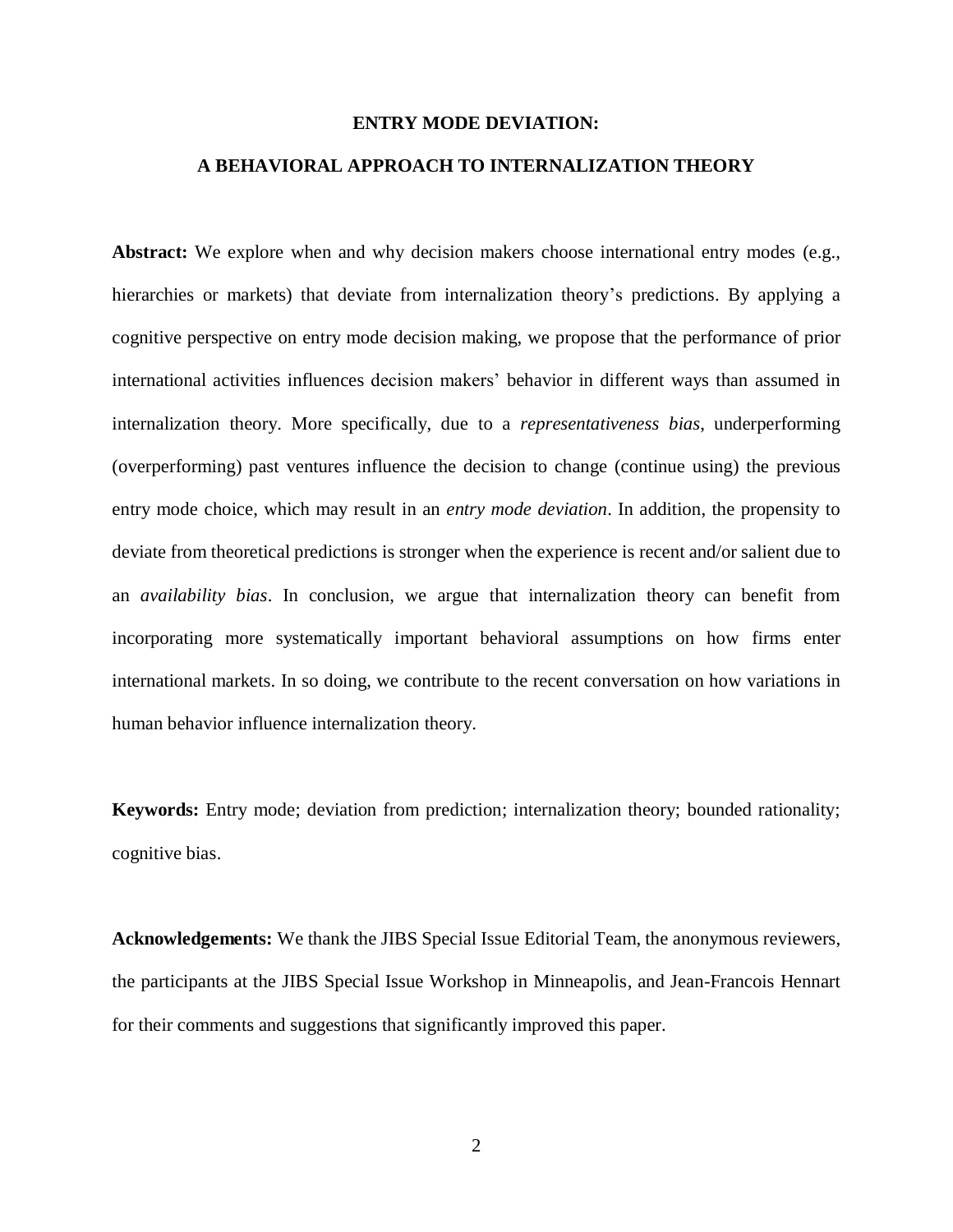## **INTRODUCTION**

The vast amount of internalization literature that focuses on the choice of foreign entry mode clearly shows that certain types of antecedents (e.g., market imperfections, asset specificity, uncertainty) favor certain modes of entry (i.e., *hierarchical* or *market* modes of entry; for reviews see Zhao *et al*., 2004; Brouthers & Hennart, 2007). Moreover, the extant research finds that foreign entry modes that do not comply with these theoretical predictions are generally associated with suboptimal selection and performance-deteriorating consequences (e.g., Brouthers, 2002; Elia *et al*., 2014; Lu and Hébert, 2005).

Notwithstanding the performance implications of theoretical deviations, decision makers do not always behave as internalization theory suggests. Recent research indicates that the processes surrounding decisions to enter foreign markets are widely idiosyncratic, and often based on intuition and heuristics (e.g., Aharoni *et al.*, 2011; Maitland & Sammartino; 2015; Schubert *et al.,* 2018). Moreover, they do not necessarily match the quasi-rational calculative approaches described in the internalization literature (Buckley *et al*., 2007).

In this article, we explore the antecedents of entry mode decisions that deviate from the predictions made by internalization theory (i.e., *entry mode deviations*). In particular, we focus on the role of experience from previous foreign ventures. While the role of international experience in entry mode decisions has received a great deal of attention (Brouthers & Hennart, 2007), the results remain ambiguous. International experience is generally expected to reduce uncertainty and, therefore, increase the likelihood of market-based entry modes, such as outsourcing and exporting (Zhao *et al*., 2004). At the same time, more knowledge of foreign markets and operations is associated with entry modes involving greater foreign commitment, such as wholly owned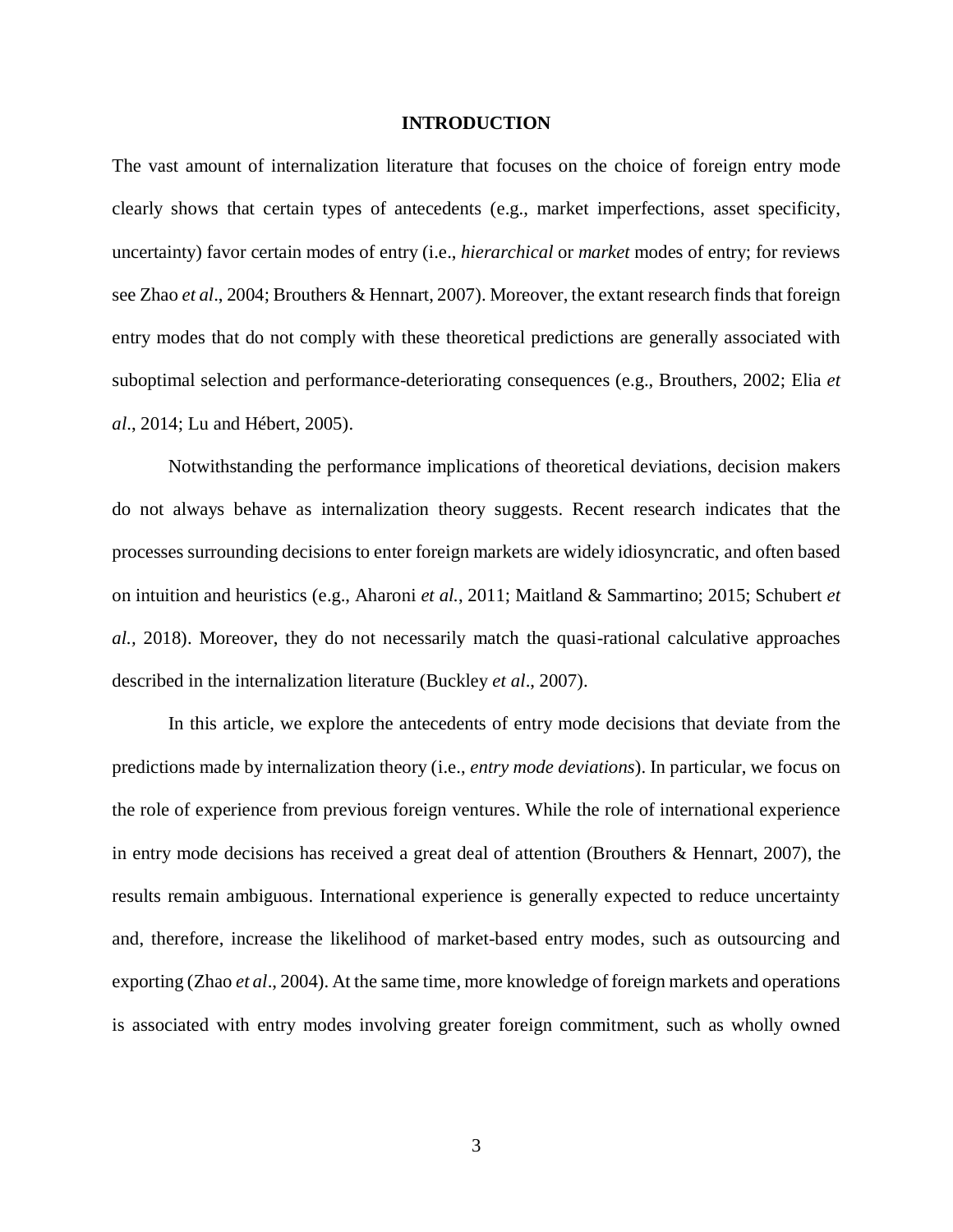subsidiaries (Chi & Mcguire, 1996; Johanson & Vahlne, 1977; Vahlne and Johanson, 2017). Hence, international experience can also drive hierarchical entry modes.

Internalization theory assumes that the choice of entry mode should reflect market imperfections to mitigate potential hazards and opportunistic behavior, and to foster knowledge transfer (e.g., Hennart, 1982; Verbeke & Greidanus, 2007). However, rather than assuming that managers act rationally to maximize the utility of the multinational enterprise (for a recent review, see Aharoni *et al.*, 2011), we use insights from behavioral economics and psychology to explain how bounded rationality and, in particular, cognitive limitations and heuristics may prompt decision makers to make decisions that result in entry mode deviations (Foss and Weber, 2016; Kahneman & Tversky, 1979; Thaler, 1991, 2016). More specifically, we argue that the outcomes of previous experiences may lead to entry mode decisions based on heuristics and systematic biases, irrespective of the predictions of international theory, which may lead to *entry mode deviations*. In particular, entry mode decisions may result in deviations when decision makers are influenced by a *representativeness bias* and react to previous underperformance (overperformance) experience by changing (continue using) the previous entry mode. Moreover, when past experiences are recent and/or salient, decision makers become subject to an *availability bias*, which also increases the likelihood of deviations.

We believe that our article carries important implications for future research. By augmenting internalization theory with a behavioral perspective, we propose a novel take on the entry mode discussion. While existing research has emphasized the performance-deteriorating consequences of deviating decisions, we argue that the outcome of the firm's previous international experience may foster important biases that yield different entry mode decisions. Accordingly, we draw on behavioral economics to explain how decision makers often make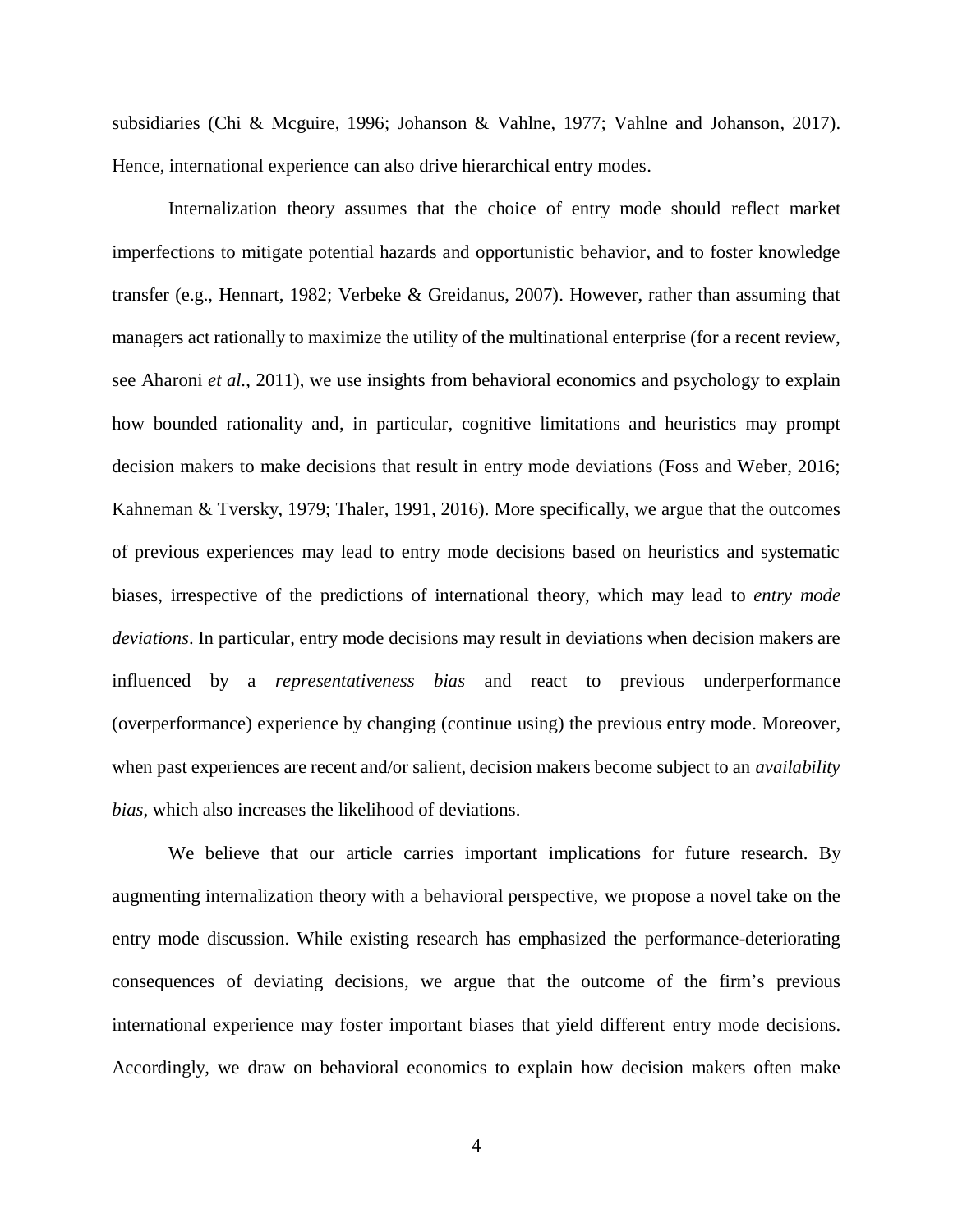judgements under uncertainty based on heuristics that lead to systematic biases (Thaler, 2016). Thus, we contribute to the broader discussion of how cognitive biases and heuristics can lead to a more profound understanding of the role of the individual in MNEs' decision-making processes. In so doing, we add to the emerging stream of international business research that questions whether managers actually behave as internalization theory suggests, and we explain how cognitive factors and limitations influence managers' preferences and cognition when making internationalization decisions (Buckley *et al.*, 2007; Maitland & Sammartino, 2015; Schubert *et al.*, 2018).

## **THEORETICAL FRAMEWORK**

#### **Entry mode deviation**

According to internalization theory, decision makers select internalized modes of international entry "when markets in intermediate products are imperfect [because] there is an incentive to bypass them creating an internal market" (Buckley & Casson, 1976: 33). As complex, specific, and uncertain activities are prone to opportunistic behavior and moral hazards in international markets, they are argued to be most efficiently organized within a hierarchy (Brouthers, 2002; Hennart, 1977; 1982).

While internalization theory's predictions regarding entry modes have largely been empirically validated (Hennart & Brouthers, 2007; Zhao *et al*., 2004), there is notable evidence of firms choosing entry modes that deviate from those predictions. Brouthers (2002), for instance, finds that many firms select entry modes that do not comply with internalization theory, and that firms that do comply generally perform better than firms that make other mode choices. Elia *et al*. (2014) find a positive relationship between entry modes that are aligned with internalization theory and performance, although with an asymmetric effect based on the predicted entry mode and the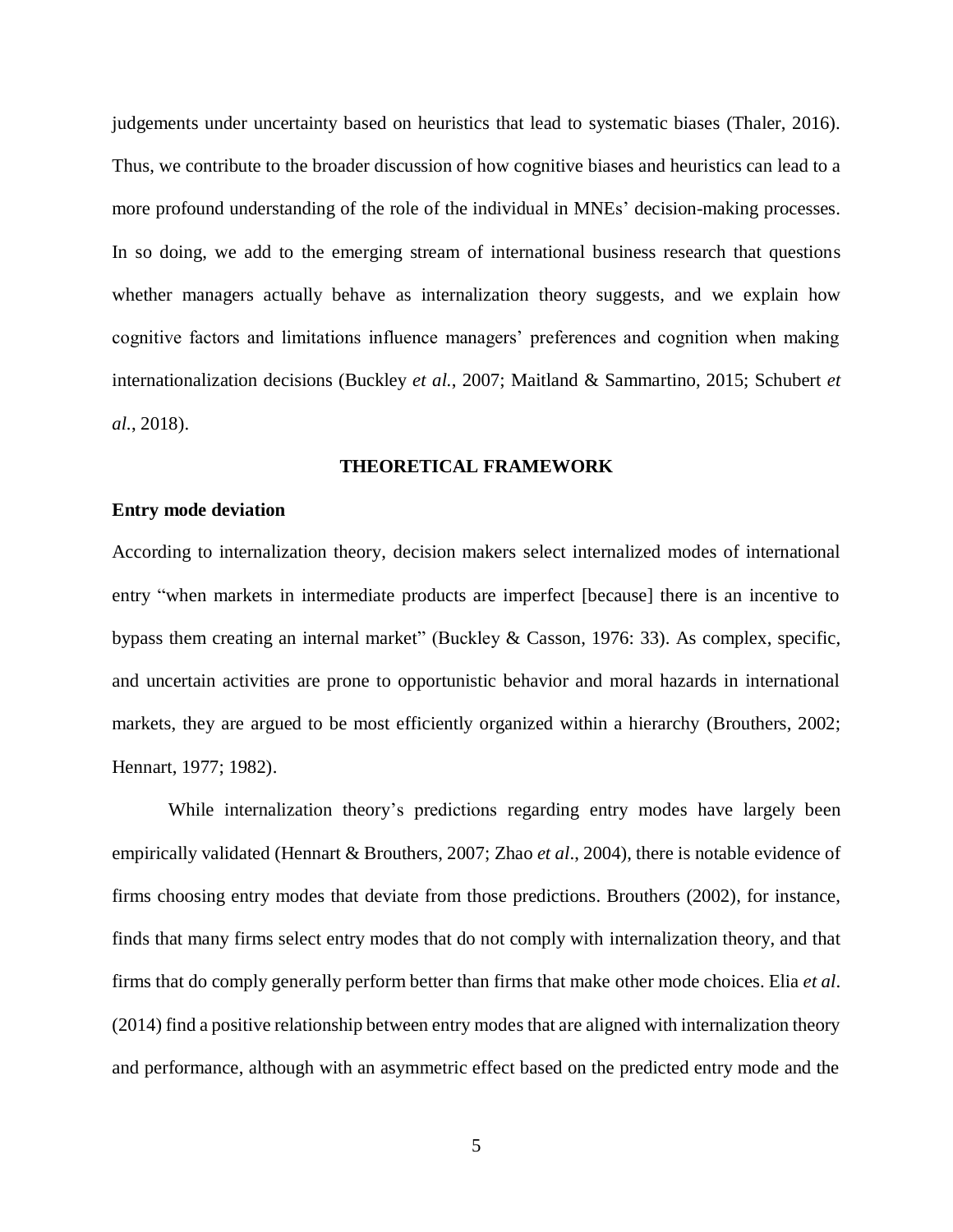type of performance considered. Relatedly, Lu & Hébert (2005) find that many joint ventures are established using equity modes not aligned with internalization theory, and that such ventures are more likely to be terminated than those with aligned equity modes.

## *---Table 1 around here---*

We focus on cases in which decision makers select entry modes that deviate from the predictions of internalization theory. A simple conceptualization of this focus is presented in Table 1, where firms may either comply or deviate from internalization theory's predictions. <sup>1</sup> By selecting a theoretically *compliant hierarchical mode* (e.g., a wholly owned subsidiary) in the presence of substantial market imperfections, decision makers choose an internalized governance structure that both protects the firm's assets from opportunistic behavior and moral hazards (Buckley & Casson, 1976; Hennart, 1977), and increases opportunities for knowledge transfer (Hennart, 1982; Kogut & Zander, 1993). Relatedly, when market imperfections are low, decision makers may benefit from establishing a theoretically *compliant market mode* (e.g., exporting or outsourcing) in which they can exploit the benefits of external markets, such as lower production costs, access to external knowledge, and competition (Doh, 2005).

However, whenever decision makers select entry modes that deviate from internalization theory, the activities are potentially subject to higher performance deteriorating consequences than activities governed by theoretically compliant entry modes. If decision makers select externally oriented entry modes (e.g., exporting, outsourcing) in conditions characterized by high market imperfections, they deviate from internalization theory (i.e., *deviating market modes*). In these situations, the probability of hold-up, opportunistic behavior, and moral hazards in international

**.** 

<sup>&</sup>lt;sup>1</sup> For the sake of theoretical simplicity, we treat the entry-mode choice as a dichotomous choice between market and hierarchical modes. In practice, the range of entry-mode choices is more complex and multifaceted.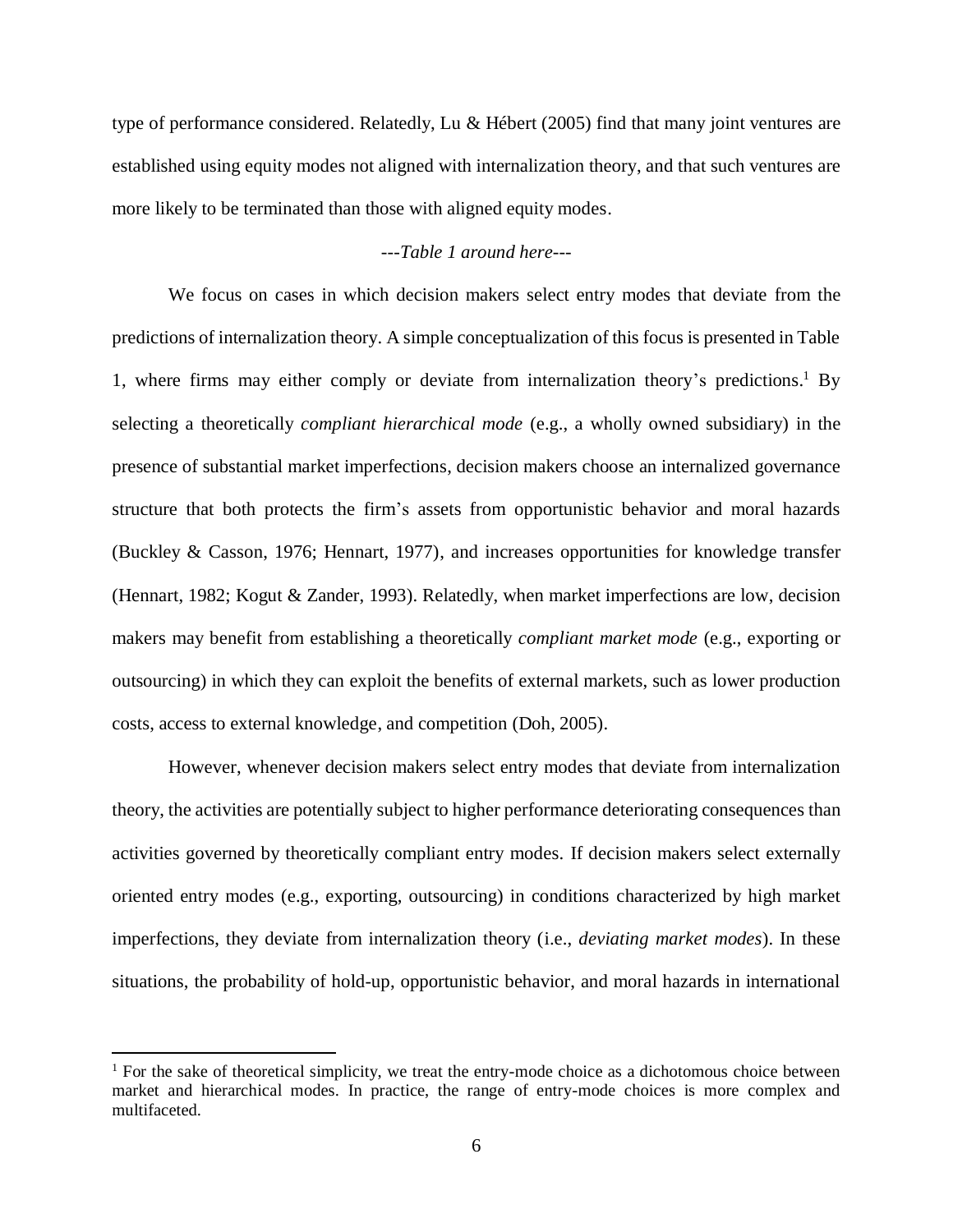markets increases (Buckley and Casson, 1976; Hennart, 1977, 1982). Similarly, in contexts characterized by fewer market imperfections and lower transaction costs, the establishment of activities through costly hierarchical operations, such as wholly owned entities, deviate from internalization theory (i.e., *deviating hierarchical modes*). In such cases, the decision makers only focus on internal sources of knowledge, fail to exploit market benefits, and incur inefficiency traps (Williamson, 2008), internal learning myopia (Levinthal & March, 1993), and the "not invented here" syndrome (Katz & Allan, 1982).

## **Bounded rationality, heuristics, and bias in entry mode deviations**

We explore how previous international experiences influence the adoption of entry modes that deviate from the predictions of internalization theory. As mentioned, market imperfections and transaction costs are viewed as key explanations of the market or hierarchical entry mode choice (e.g., Albertoni *et al.*, 2018). In this respect, internalization theory suggests that international experience reduces perceived foreign environmental and transactional uncertainty, thereby lowering the cost of using the market (Anderson & Gatignon, 1986; Aulakh, Kotabe, & Sahay, 1996; Benito & Gripsrud, 1992). For example, country-specific experience has been suggested to reduce decision makers' perceptions of external uncertainties, such as their perceptions of institutional and cultural distance between the home and host countries (Henisz & Macher, 2004; Tihanyi, Griffith, & Russell, 2005).

At the same time, evolutionary and real-options perspectives on internationalization emphasize that the reduction in uncertainty associated with international experience leads firms towards greater foreign commitment and hierarchical choices (e.g., Chi & Mcguire, 1996; Johanson & Vahlne, 1977; Vahlne and Johanson, 2017). Related empirical research shows that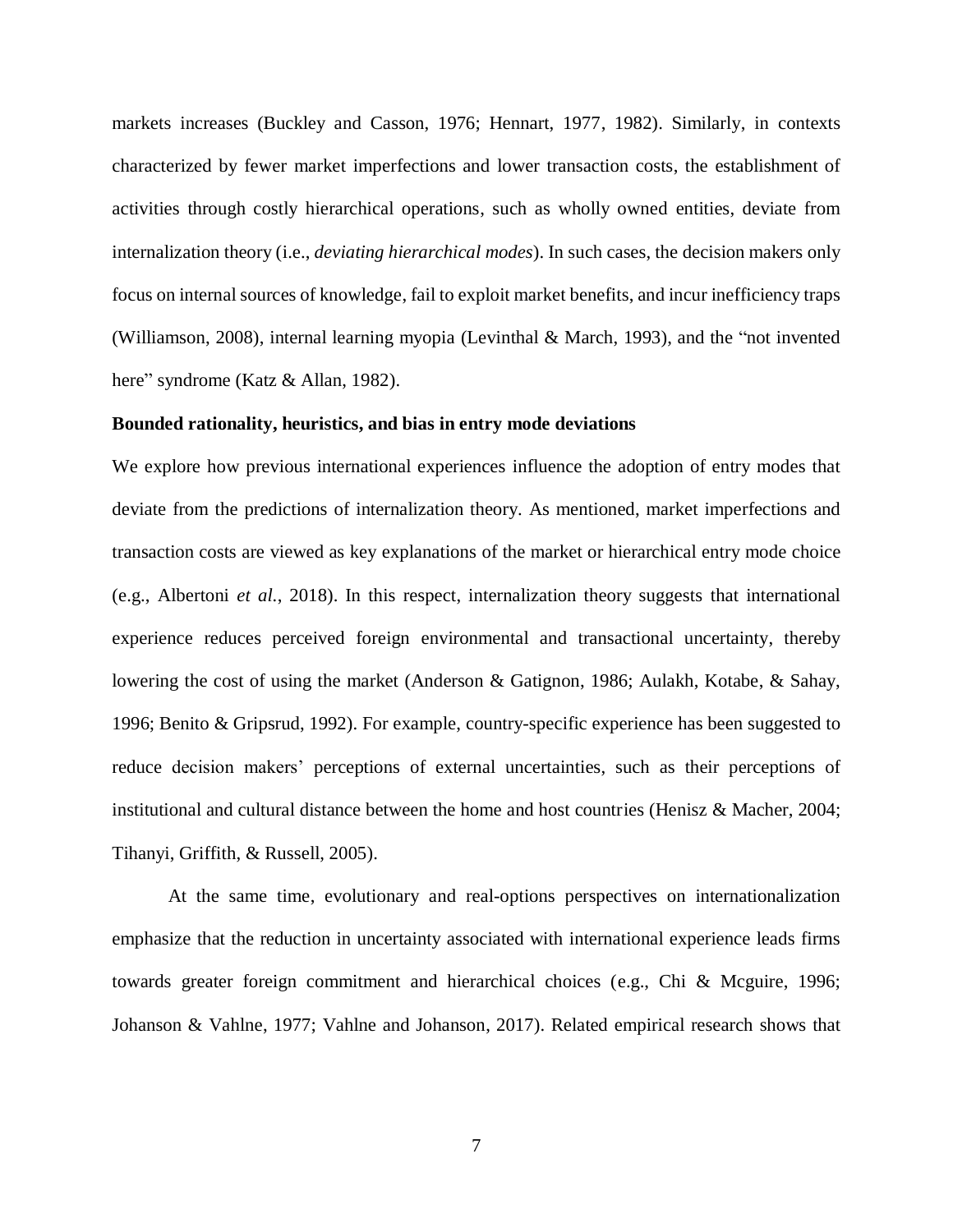experienced MNEs are more likely to set up high-equity operations abroad (e.g., Gomes-Casseres, 1989; Padmanabham & Cho, 1996). 2

The majority of these perspectives incorporate a rather simplistic view of decision makers and their entry mode decisions. For example, internalization theory assumes a quasi-rational decision maker with calculative abilities that enable him or her to make economically sound choices (Buckley *et al.*, 2007). Although this theory assumes that decision makers are "intendedly rational, but only limited so" (Simon, 1947: xxiv), the majority of studies on international experience and entry modes only incorporate bounded rationality as an assumption to explain opportunism and incomplete contracts, while they largely ignore how cognitive limitations permeate decision-making processes (see Brouthers & Hennart, 2007; Maitland & Sammartino, 2015). For example, Verbeke (2003) uses the concept of bounded rationality to explain how such factors as limited information-processing abilities lead to certain types of governance modes in international markets, but he does not discuss the cognitive processes underlying this selection.<sup>3</sup> Larsen *et al.* (2013) show how organizational complexity undermines decision makers' abilities to process relevant information in order to accurately estimate the costs of foreign expansion, but they ignore the more profound, cognitively constrained processes that shape these decisions. As Aharoni (2010: 101) suggests, "in their search for elegance and rigor, IB researchers ignored the rich evidence on psychological aspects of decision making, the complexity of decision making under uncertainty and the accumulation of commitments."

**.** 

<sup>2</sup> In a meta-analysis of foreign entry modes, Zhao et al. (2004) find that the effect of international experience on entry modes varies significantly depending on the measurement approach, with host-country experience and percentage of international assets exhibiting greater effects.

<sup>3</sup> However, Verbeke & Greidanus (2009) attempted to incorporate some cognitive limitations in the managerial theory by using the term "bounded reliability".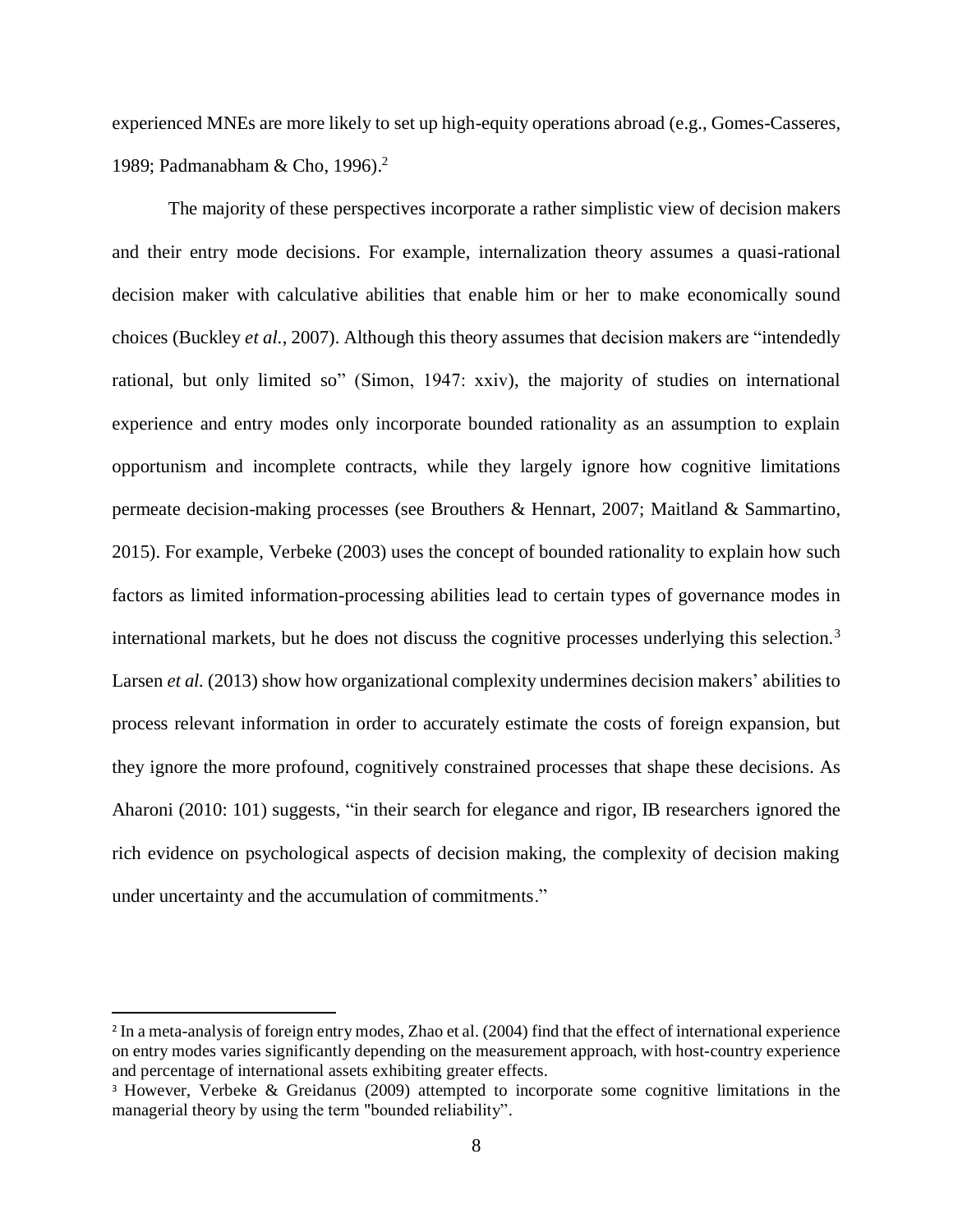To understand entry mode deviations, we incorporate important behavioral assumptions on entry mode decisions making. We assume that decision makers typically recognize only a partial number of possible decision alternatives when entering foreign markets, and that they evaluate those alternatives subjectively and incoherently (Simon, 1955). This view on bounded rationality implies that decision makers not only suffer from limited information-processing capacity, as described in extant internalization theory, but also suffer from a number of biases and cognitive limitations that restrain rational intentions and lead to judgements based on heuristics derived from experience (e.g., Tversky & Kahneman, 1974; Thaler, 2016). Decision makers tend to reduce the complexity of some tasks—such as selection of a foreign entry mode—by relying on a limited number of heuristic principles. While these heuristics are useful for simplifying judgement tasks, they can also lead to irrational choices and/or systematic errors. For instance, when a person tries to estimate the distance to an object, that assessment is likely to be biased by the clarity with which the object can be observed—distance is often overestimated when visibility is poor (with blurred contours) and underestimated when visibility is good (with clearer contours) (Tversky & Kahneman, 1974).

The foreign investment decision is one of the processes that may be subject to heuristics and biases. For example, decision makers may associate different risk propensities with foreign ventures, especially when involving the internationalization of R&D (Schubert *et al.*, 2018). In addition, managers may have heterogeneous mental models and sense-making abilities that influence how they establish foreign ventures (Maitland & Sammartino, 2015). Moreover, as decision makers have idiosyncratic personal social networks, psychic distance perceptions, and past experiences, their perceptions of uncertainty differ (Aharoni *et al.*, 2011).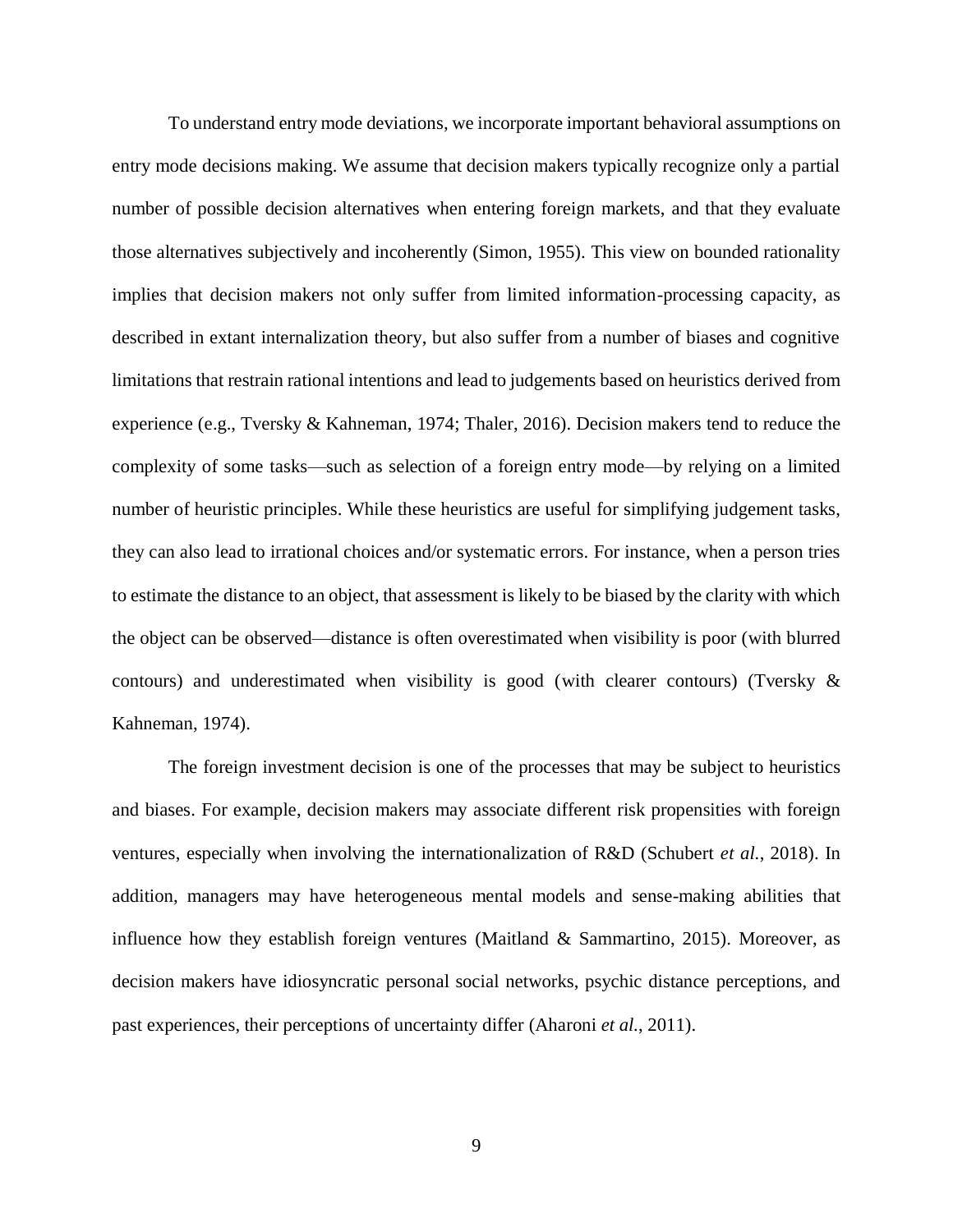We build on these contributions to argue that international experience may systematically bias decision makers away from the dominant rationality assumptions underlying internalization theory, thereby making entry mode deviations more likely. In the next section, we develop a set of propositions on how international experience may prompt certain cognitive biases that reduce the likelihood of selecting the entry modes predicted by internalization theory. We focus on firms' experience with international activities that performed either above or under expectations, and associate those experiences with two main cognitive biases (Tversky & Kahneman, 1974):<sup>4</sup> (i) *representativeness bias*, which refers to the idea that decisions tend to be based on how similar a situation is to a situation encountered in the past (or how typical or representative the case in question is); and (ii) *availability bias*, which refers to the idea that judgements are made based on examples available in decision makers' minds (especially the most salient and/or more recent examples).

#### **PROPOSITION DEVELOPMENT**

### **Representativeness bias**

**.** 

The performance of foreign ventures in the past may have important consequences for future decision-making processes. The perception of future options is often based on the perceived value of the resources that have been gained or lost during previous experiences (Vahlne and Johanson, 2017). For example, a recent contribution by Albertoni *et al.* (2018) shows that only firms that are able to identify the organizational practices that were responsible for the success or failure of the past entry modes improve the growth outlook for future ventures. They argue that past performance fosters a process of "mindful" learning that leverages not only experiential knowledge (i.e.,

<sup>4</sup> Although we only highlight two main biases, scholars in cognitive psychology have identified a number of different heuristics and biases that individuals are subject to when making judgements under uncertainty (e.g., Hogarth, 1980; Tversky & Kahneman, 1973, 1974).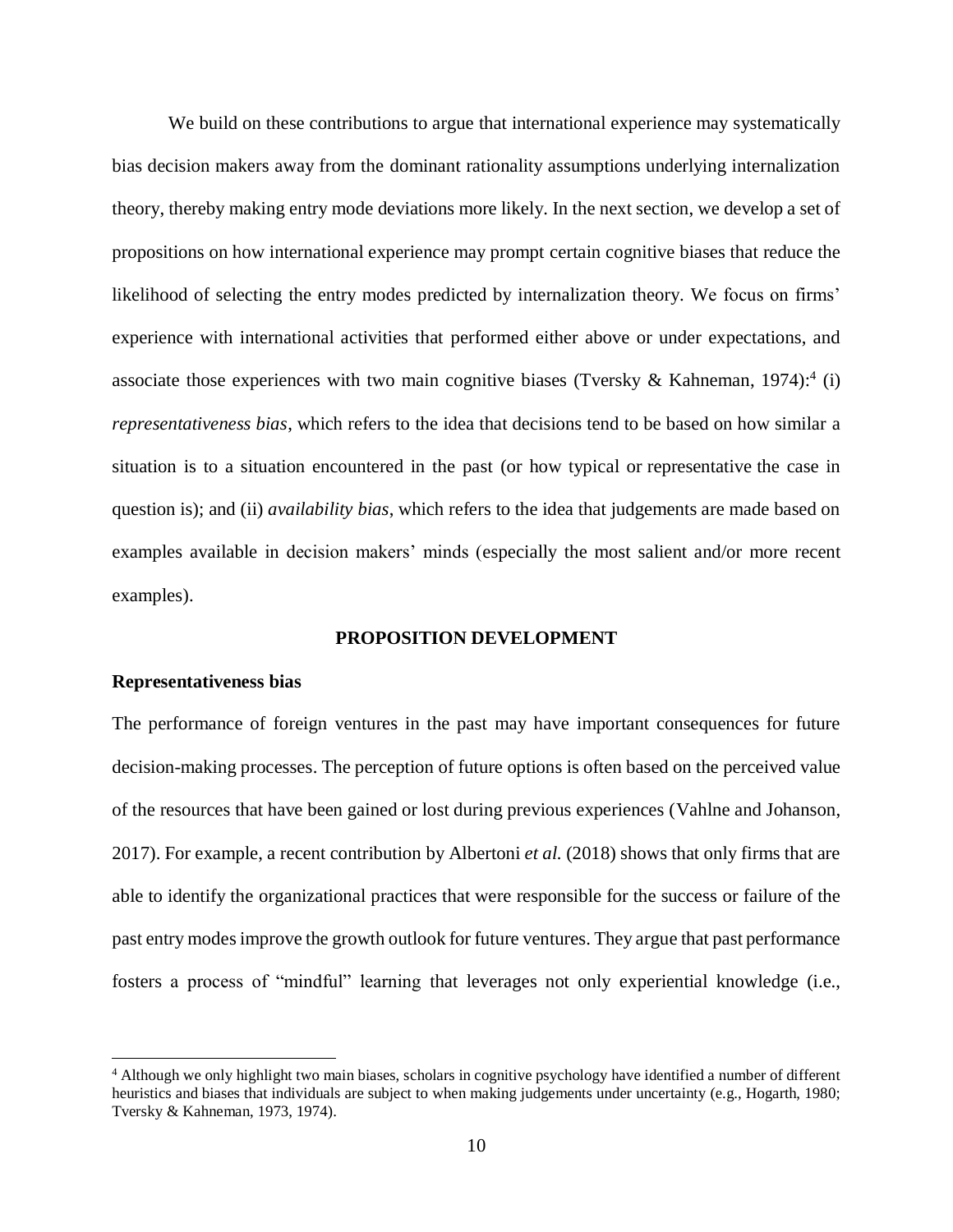improvements in extant routines for the configuration of foreign business activities, such as the abilities to interact with external players or to manage foreign subsidiaries) but also organizational knowledge (i.e., the transfer of the best practices created by subsidiaries and suppliers to the organization).

Here we adopt a different perspective based on heuristics and biases rather than on rational learning. In this regard, we argue that the underperformance or overperformance of past ventures may prompt the choice of entry modes that deviate from internalization theory's predictions. We suggest that decision makers will tend to associate a venture's performance with its entry mode and use this as a benchmark for the next entry mode choice. While a rational decision maker would evaluate the new entry decision based on an objective assessment of the market imperfections and trade-offs between production and transaction costs, we propose that a decision maker constrained by bounded rationality will likely be influenced by cognitive biases and heuristics stemming from the outcomes of previous experiences, which might prompt the adoption of deviating choices (e.g., Thaler, 2016).

More specifically, we argue that past performance is likely to induce a cognitive representativeness bias "in which probabilities are evaluated by the degree to which A is representative of B, that is, by the degree to which A resembles B" (Tversky & Kahneman, 1974: 1124). In other words, the representativeness bias causes decision makers to overestimate the degree to which a situation or sample is representative of a more general population. Moreover, it causes decision makers to overestimate the extent to which the past is representative of the present and whether solutions used in the past will be valuable for future challenges (Kahneman & Tversky, 1973; Tversky & Kahneman, 1974).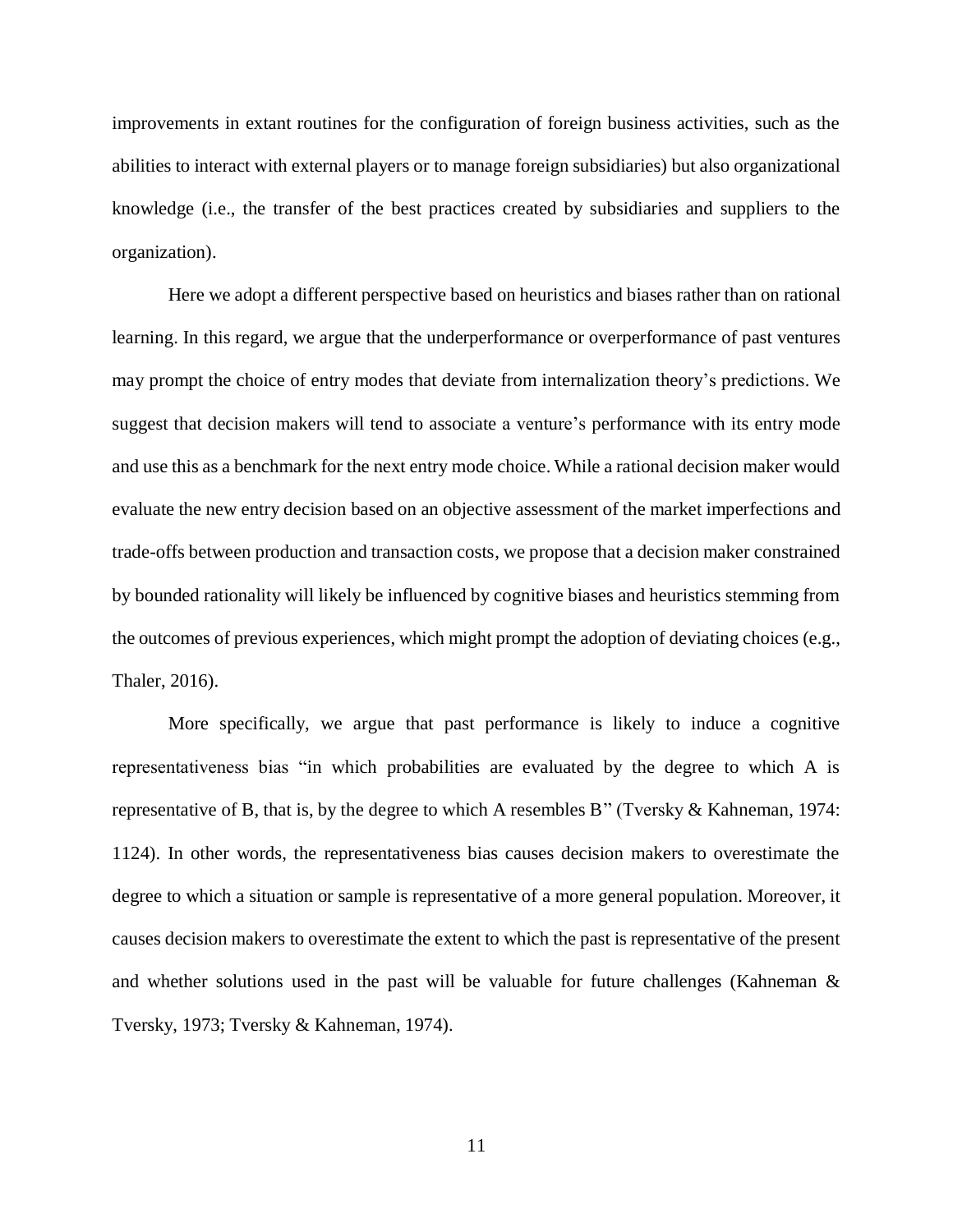The extant research shows that the representativeness bias has important consequences for strategic decision making. For example, in a study on investment decision making among Chinese investors, Chen *et al.* (2007) find that inventors largely believe that past returns are fully representative of what they can expect in the future, while they ignore other investment characteristics. Investors have also been found to misattribute a company's positive characteristics (e.g., high-quality products, capable managers, high expected growth) as characteristics of a good investment (Lakonishok, Shleifer, & Vishny, 1994). As such, vivid anecdotal information may cause a representativeness bias by drawing decision makers' attention away from other types of information.

To exploit these insights in our context, we suggest that if decision makers assess that a given entry mode *i* is negatively (positively) associated with performance, they are likely to generalize from that experience and conclude that entry mode *i* is "bad" ("good"). For example, if an externalized venture has been subject to a serious hold-up situation that consequently necessitated costly legal procedures, decision makers may associate this adverse experience with the chosen entry mode and, hence, decide to change the mode of entry for future ventures. Likewise, if an international internalized venture turns out to be a particularly valuable source of knowledge creation for the MNE, decision makers may associate this positive performance with the chosen entry mode and, thus, decide to continue using that mode of entry in the future. As such, we argue that decision makers will have a propensity to ascribe, at least part of, the past negative (positive) performance to that specific entry mode and, therefore, be biased against (towards) that mode, regardless of the predictions found in internalization theory. Assuming that decision makers interpret and adjust their behaviors according to their experiences (March & Simon, 1958), we thus suggest that they are more likely to change entry modes due to a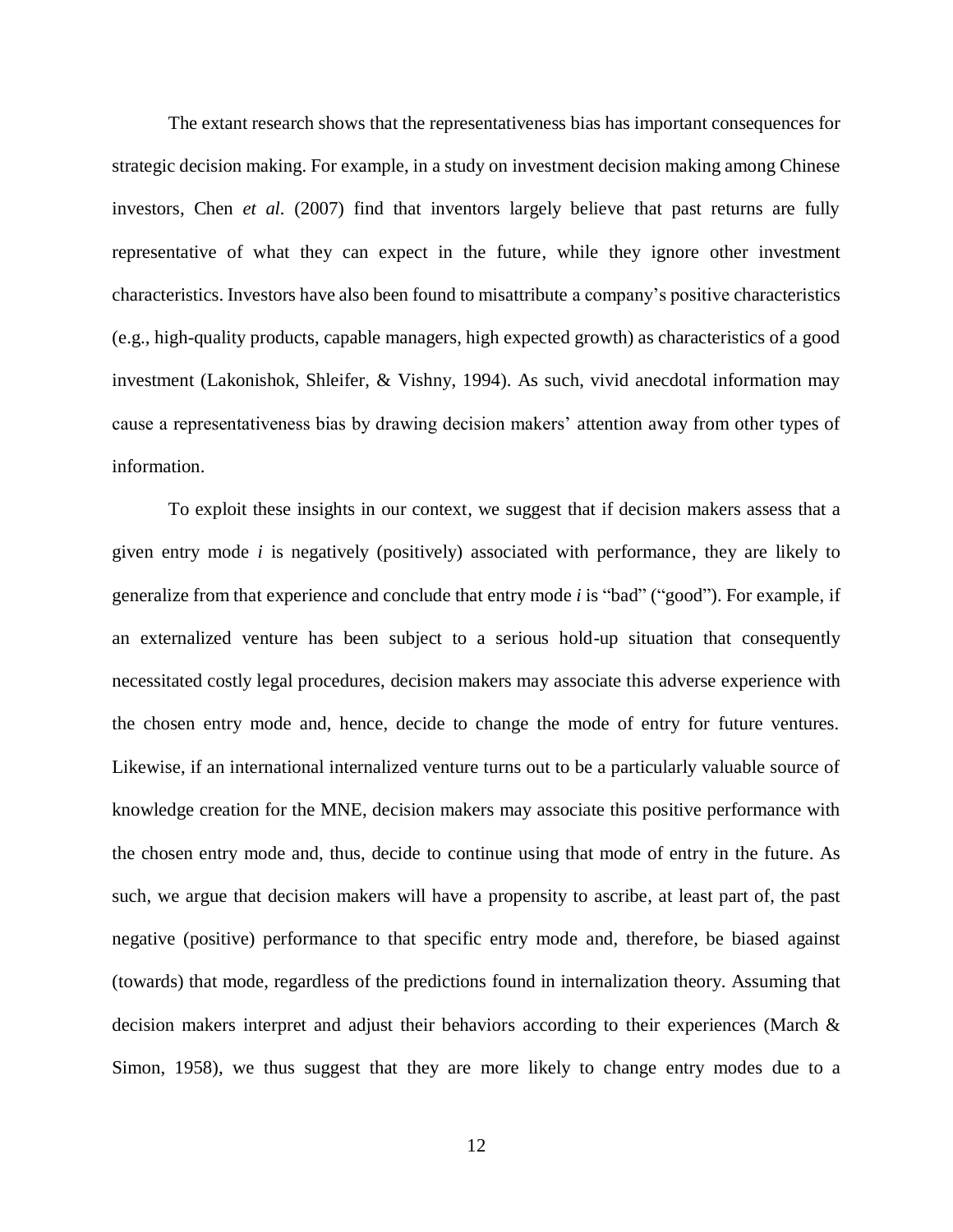representativeness bias when they have experienced underperformance and to continue using entry modes in cases of good performances.

Accordingly, decision makers are more likely to select a deviating entry mode whenever the decision to continue using or to change the entry mode is at odds with the predicted entry mode. This leads to the following proposition:

*Proposition 1: Decision makers are more likely to continue using a past entry mode "i" if "i" was associated with overperformance, and to choose a different entry mode "j" if "i" was associated with underperformance (thereby deviating from internalization theory if the predicted modes are "j" and "i", respectively).*

Table 2 illustrates and simplifies the implications of the first proposition. Namely, the table shows the relationships among: (i) past performance (underperformance or overperformance); (ii) past entry mode (market or hierarchy); and (iii) predicted entry mode (market or hierarchy). If the performance of past ventures was below expectations, deviation occurs when the predicted entry mode and the entry mode that was perceived as responsible for previous underperformance are the same. Thus, deviation occurs when the prediction suggests a market entry mode and the past underperformance was associated with a market entry mode (cell 1: *deviating hierarchical mode*), or when the prediction is a hierarchical entry mode and the past underperformance was associated with a hierarchical entry mode (cell 4: *deviating market mode*). Conversely, if the predicted entry mode and the entry mode that was perceived as responsible for the negative past performance differ, the selected entry mode will comply with the prediction of internalization theory, thereby leading to a *compliant market mode* (cell 3) or a *compliant hierarchical mode* (cell 2). Likewise, when past performance was above expectations, deviation occurs only in cases of dissimilarity between the predicted entry mode and the entry mode that was associated with past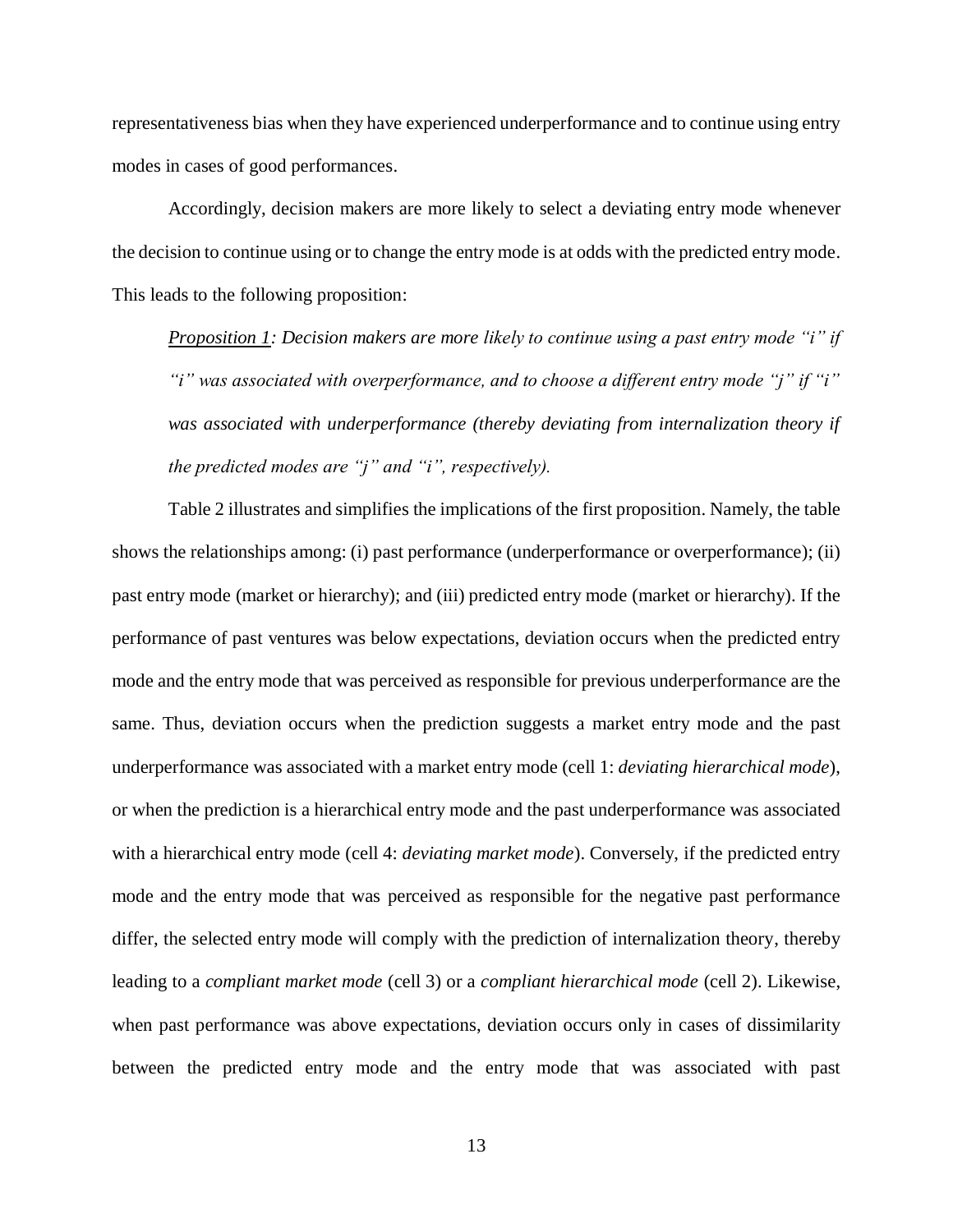overperformance. Indeed, deviation occurs when the prediction is a market entry mode and the past overperformance was associated with a hierarchical entry mode (cell 7: *deviating hierarchical mode*), or when the prediction suggests a hierarchical entry mode and the past overperformance was associated with a market entry mode (cell 6: *deviating market mode*). In the two other cases, where the predicted entry mode and the entry mode associated with the past overperformance are the same, the selected entry mode will comply with the prediction of internalization theory, thereby leading to a *compliant market mode* (cell 5) or to a *compliant hierarchical mode* (cell 8).

## **Availability bias**

While Proposition 1 suggests that the performance of past ventures may motivate decision makers to select entry modes that deviate from internalization theory, we also acknowledge that international experience is a multifaceted phenomenon involving a variety of dimensions (Argote & Todorova, 2007). For example, an underperforming venture may be a recent or distant memory, it may have had serious or trivial consequences for the firm, and that underperformance may have occurred numerous times or only once. To incorporate this heterogeneity into our theory, we explore the impact of the availability of judgment heuristics, which refers to the ease with which certain instances and occurrences (i.e., the outcomes of previous experiences) can be recalled.

Decisions makers with an *availability bias* are likely to make decisions based on the retrievability of similar cases (Tversky & Kahneman, 1974). Assuming that decision makers' past experiences influence their perceptions of future events, the *availability bias* suggests that those situations that are either more salient or more recent are more available or easily recalled in connection with current decision making (Tversky & Kahneman, 1973; Bazerman, 1994). As such, the availability bias arises when the retrievability of an instance is affected by factors other than the probability of an instance occurring (Tversky & Kahneman, 1974).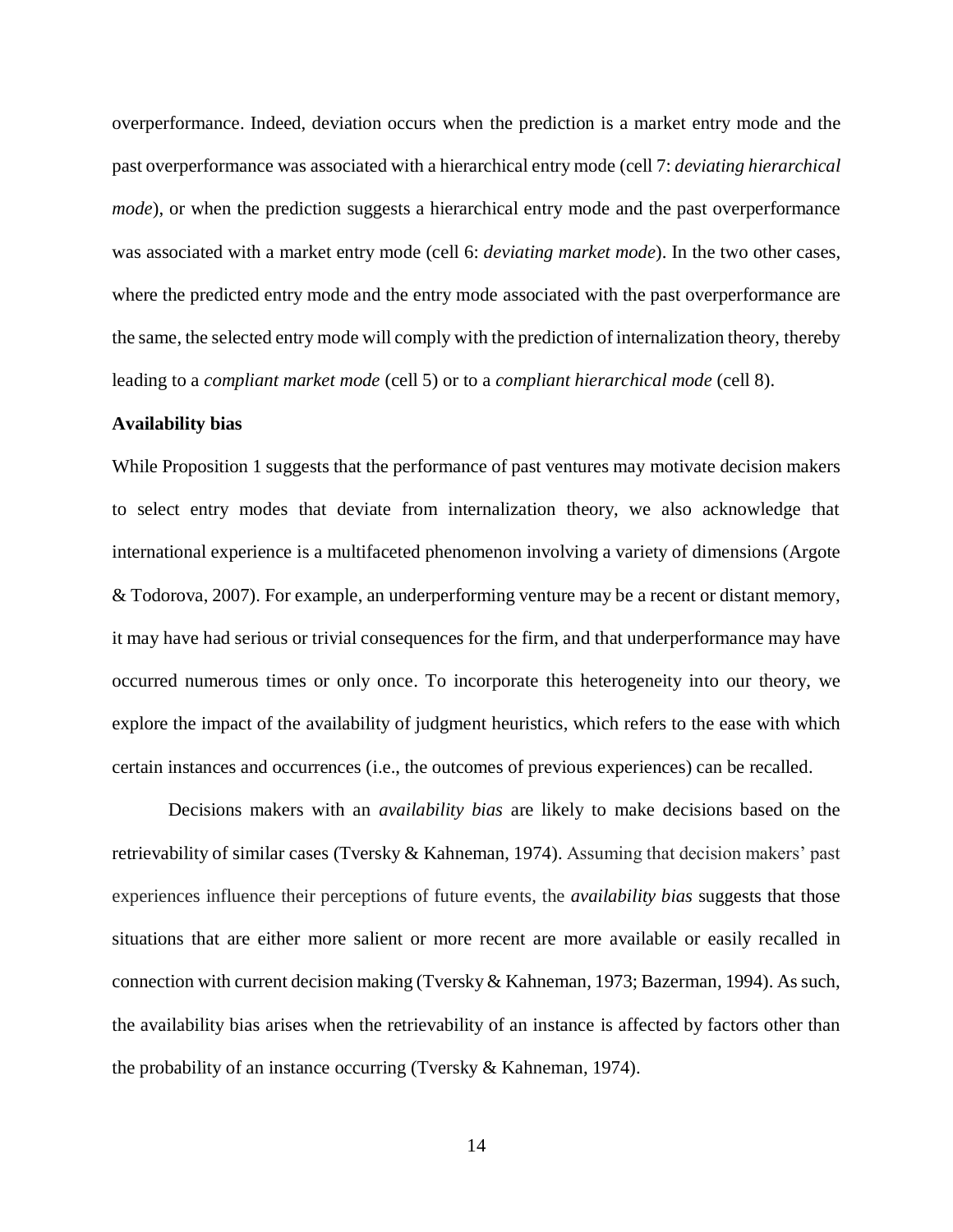We first explore the question of salience, which concerns the extent to which the decision maker is affected by the consequences of the past event. The availability bias suggests that individuals tend to recall events that are easy to remember due to their strong emotional impact or high familiarity (e.g., house fires or airplane crashes), even if such events are rare from a probabilistic point of view. Research in strategic management and international business shows that the availability bias may influence strategic decision-making processes. While exploring the consequences of foreign language use in organizational settings, Volk *et al.* (2014) discuss how an availability heuristics can lead to judgmental biases, such as the underestimation of political, social, and economic risks in foreign markets, based on an experience of enduring stability in familiar markets. Relatedly, Ng *et al.* (2009) discuss how the availability bias leads managers to develop a "self-centered" view of competition that eventually blinds them from the competitive perceptions of their value-chain customers.

The application of these insights to our context leads us to expect a decision maker to be more likely to change entry modes if the underperformance of a past foreign venture was highly salient (e.g., caused the subsidiary to be shut down or re-shored; Albertoni *et al.*, 2017) rather than trivial (e.g., a minor loss; Larsen, 2016). For example, a decision maker would presumably put more emphasis on a negative experience derived from a serious hold-up situation with an opportunistic partner than it would on a negative experience with internalized inefficiency traps. The consequences of a serious hold-up situation including costly legal procedures would be assessed as more salient than the trivial consequences of a suboptimal use of internal resources. Consequently, the decision maker would be more likely to be biased towards hierarchical modes of entry in the future (as a response to the perceived salient underperformance of an externalized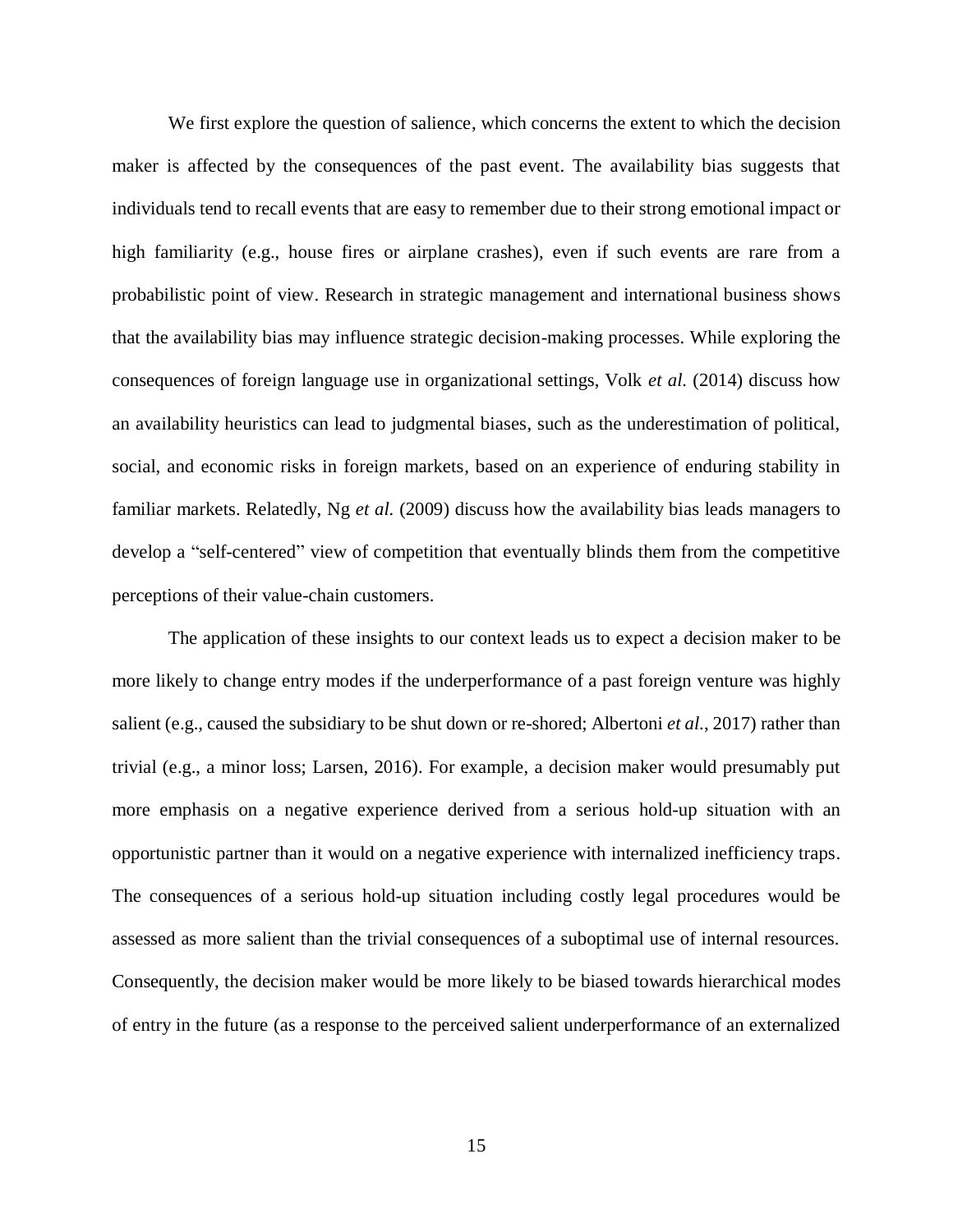mode) than towards market (as a response to perceived trivial underperformance of an internalized mode).

Conversely, we expect decision makers to be more likely to continue using an entry mode when past overperformance was highly salient (e.g., a subsidiary being upgraded to a center of excellence; see Frost *et al.*, 2002) rather than trivial (e.g., an incremental increase on the expected sales). For example, a decision maker would perceive a situation where an external partner delivers higher quality at a lower costs as more salient than an effective internalized control of firm assets. Thus, the decision maker would be more biased towards externalized modes of entry (as a response to the perceived salient overperformance of an externalized mode) than towards hierarchy (as a response to perceived trivial overperformance of an internalized mode).

In general, we emphasize that the salience of the performance of a past venture increases the ease with which that venture can be brought to mind. As a salient venture is more easily recalled, the decision maker assigns greater subjective probability to the likelihood that the entry mode affected that venture's performance. Therefore, we argue that whenever the decision maker has experience with several previous entries in different modes, but the underperforming (overperforming) ventures in mode *i* are more salient, the decision maker is more likely to change (continue using) mode *i* and, hence, deviate from the prediction that indicates mode *i* (*j*). If the prediction is market (hierarchy) and that entry mode was responsible for memorable negative performance in the past, the probability of adopting a *deviating hierarchical mode* (*deviating market mode*) in cell 1 (4) of Table 2 will be higher due to availability bias. Likewise, the availability bias will increase the probability of adopting a *deviating hierarchical mode* (*deviating market mode*) in cell 7 (6) of Table 2 if the prediction points to a market (hierarchical) entry mode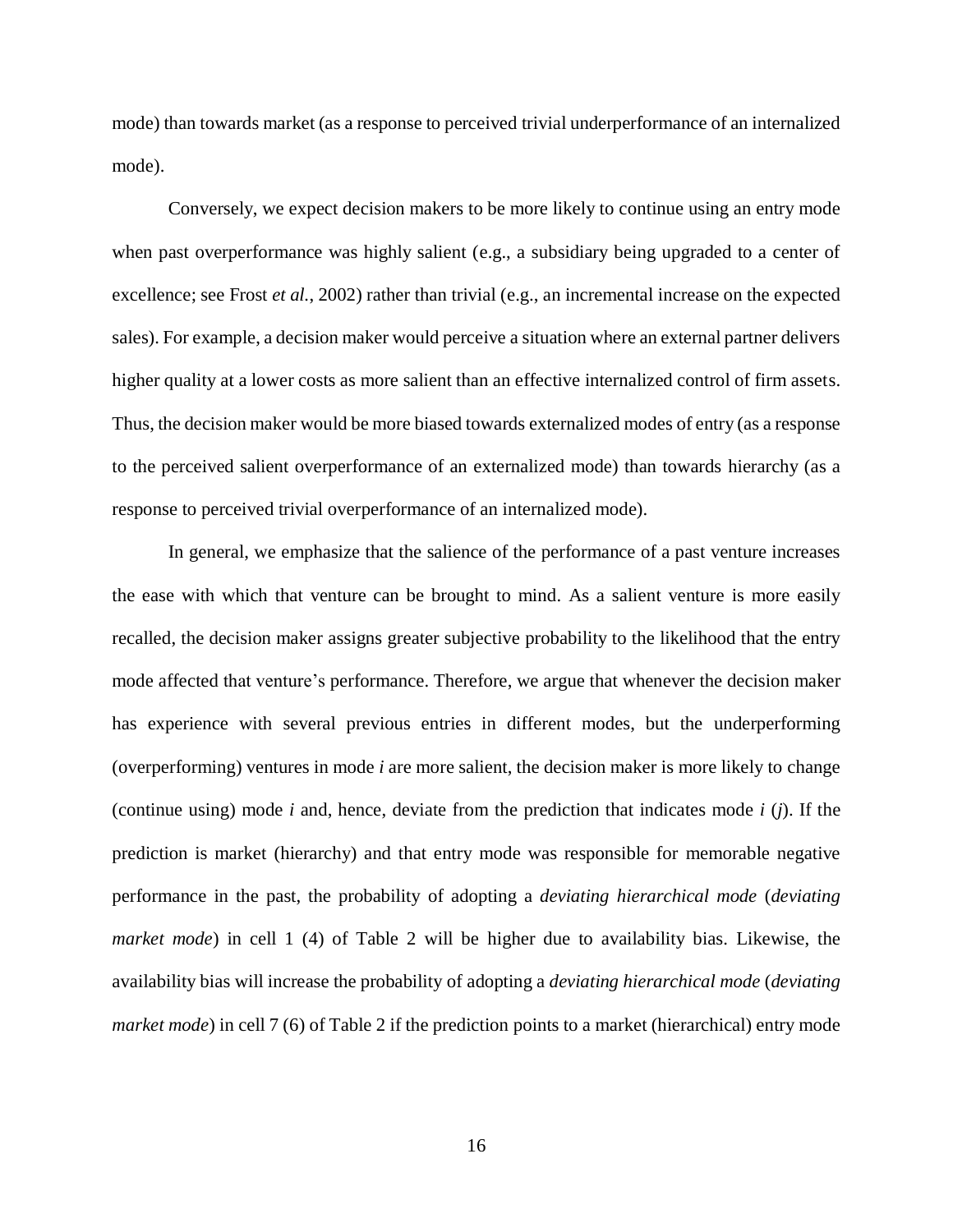and that entry mode was perceived as responsible for memorable positive performances in the past. Accordingly, our second proposition is as follows:

*Proposition 2: The higher the salience of an overperforming (underperforming) past entry mode "i" the higher the likelihood of decision makers continuing to use entry mode "i" (choose a different entry mode "j"), thus resulting in a deviation from internalization theory if the predicted entry mode is "j" ("i").*

The retrievability of an event is also likely to be stronger when the experience is recent, as a recent event comes more easily to mind than an older one. Put simply, a person will ascribe a higher probability to having a car accident after having recently seen such an event (Tversky & Kahneman, 1974). As such, the availability bias also points to the pervasive human tendency to judge the probability of an event based on whether similar experiences are recent or old. For instance, Chen *et al.* (2007) suggest that investors' perceptions about the future are mainly affected by the returns on the most recent (rather than the oldest) investments. In a study on the impact of past events on the perception of products by consumers in historically connected markets, Gineikiene and Diamantopoulos (2017) similarly argue that recent events will be more impactful as they are more attention-grabbing and easier to be accessed.

We build on this insight to suggest that when an underperforming entry occurred in the recent past, the decision maker will perceive it as more intensive, which will lead to a higher likelihood of a change in entry mode and, thereby, an entry mode deviation. For example, an MNE having a negative experience with an international venture displaying a suboptimal usage of internal resources a year ago may have a larger impact on future decision-making than a serious hold-up situation in an externalized international venture occurring five years ago. Consequently, the decision maker may be more biased towards market modes of entry in the future (as a response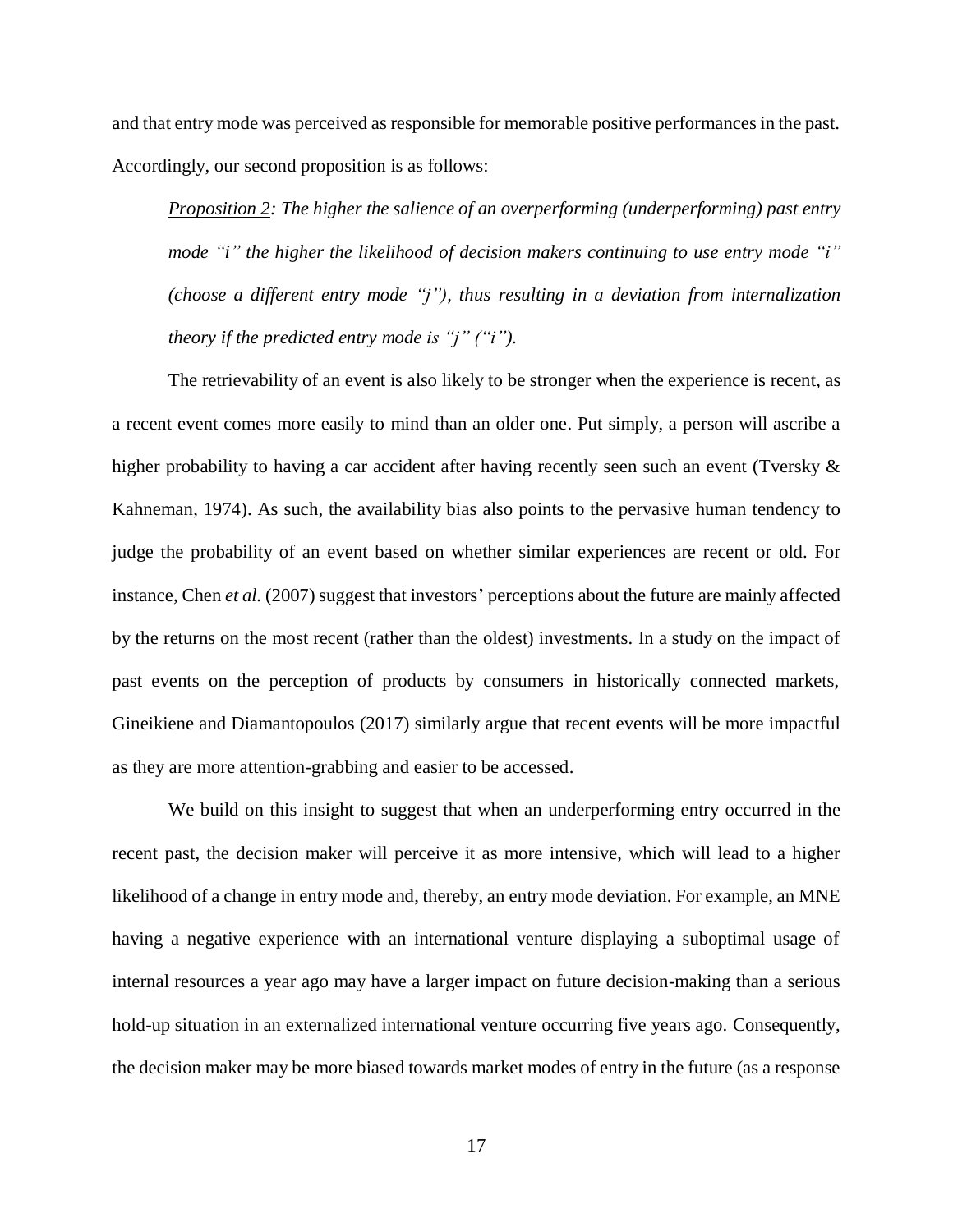to the underperformance of a hierarchical mode being perceived as recent) than towards hierarchical modes of entry (as a response to the underperformance of an externalized mode being perceived as old). Conversely, a decision maker would likely perceive a recent situation of effective internalized control of firm asset as more important than an old case where an external partner delivers higher quality at a lower costs. The decision maker thus would be more biased towards internalized modes of entry (as a response to the overperformance of an internalized mode being perceived as recent) than towards hierarchy (as a response to the overperformance of an externalized mode being perceived as old).

As such, if the predicted market (hierarchical) entry mode was associated with negative performance in the recent past, the probability of adopting a *deviating hierarchical* (*deviating market) mode* in cell 1 (4) of Table 2 will be higher due to availability bias. Likewise, if the predicted market (hierarchical) entry mode was responsible for positive performance in the recent past, the probability of adopting a *deviating hierarchical* (*deviating market) mode* in cell 7 (6) of Table 2 will be higher due to availability bias. Accordingly, our third proposition is the following:

*Proposition 3: The more recent the overperforming (underperforming) past entry using mode "i," the greater the likelihood that decision makers continue to use entry mode "i" (choose a different entry mode "j"), thus resulting in a deviation from internalization theory if the predicted entry mode is "j" ("i").*

#### **DISCUSSION**

In this article, we have discussed when and why decision makers may choose entry modes that deviate from the predictions of internalization theory. The extant research in internalization theory tends to classify the selection of such entry modes as suboptimal and performance deteriorating (e.g., Brouthers, 2002). We have attempted to augment internalization theory with behavioral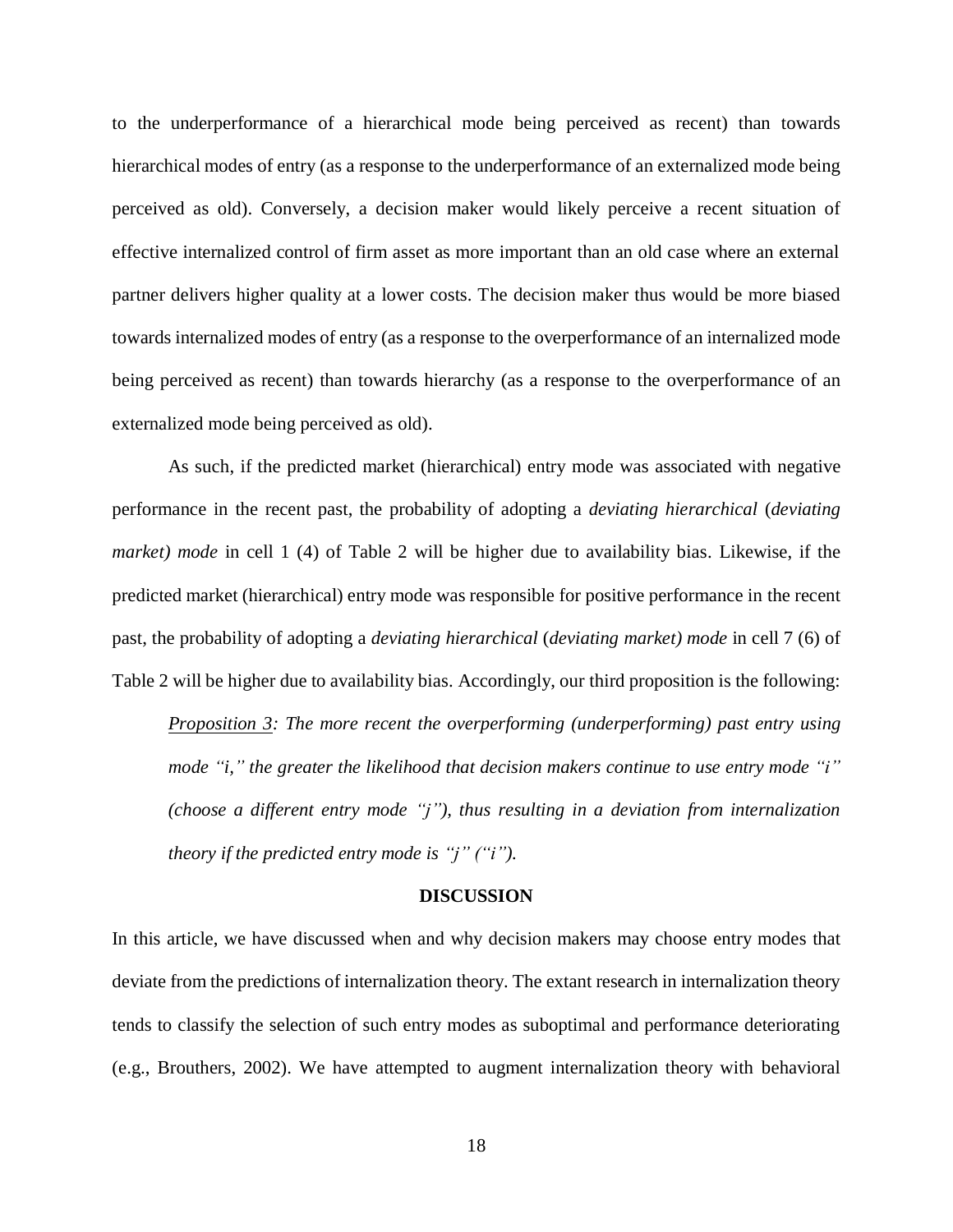assumptions based on heuristics and cognitive biases. In so doing, we propose that past international performance invokes a cognitive representativeness bias that increases decision makers' propensities to select entry modes that deviate from the predictions of internalization theory. We also argue that the heterogeneity of international experience in terms of salient experiences and chronological retrievability (timing) influences the relationship between past performance and entry mode deviations.

We contribute to research on internalization theory by: 1) more systematically emphasizing the behavioral aspects of entry mode decisions and 2) unravelling the different roles of international experience.

First, while internalization theory explains the economic rationale for choosing one entry mode over another, we emphasize that the reality of international entry mode decision making is subject to cognitive biases and heuristics. By shedding light on the behavioral antecedents of international decision making (e.g., Buckley *et al*., 2007; Sammartino & Maitland, 2015; Schubert *et al.*, 2018), we contribute to internalization theory by explaining how different types of cognitive limitations and biases may explain why some firms and their decision makers are more inclined to select entry modes that fit the theoretical expectations while others do not. Accordingly, we encourage researchers to continue exploring the bounded-rationality assumption of internalization theory by emphasizing how behavioral characteristics drive variation in entry mode selection (see Foss & Weber, 2016). In addition, by stressing the role of past events in shaping the cognitive frames and biases that affect present entry mode choices, we suggest that bounded rationality is not a static construct. Instead, it evolves through previous experiences and their outcomes. Indeed, as shown by Buckley *et al*. (2007) for location choices, we explain how entry mode choices result from dynamic decision-making processes.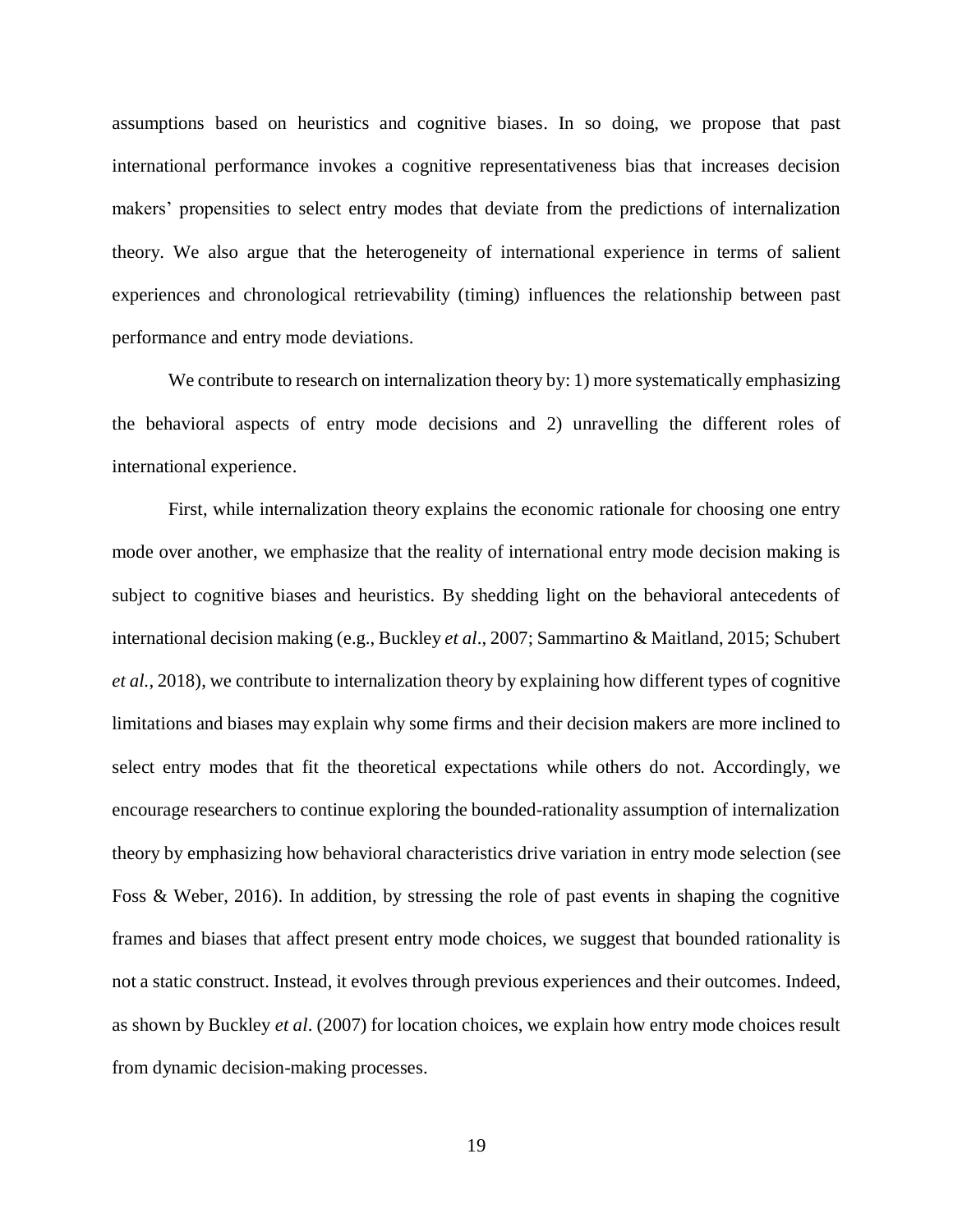In this respect, it is important to emphasize that we only offer a selective account of the potential cognitive biases and heuristics that may influence decision makers as they enter new international markets. Our primary intention is to initiate a discussion of how different systematic biases that have largely been overlooked by the international business community may lead to firm behavior that deviates from the behavior predicted by internalization theory. A number of other cognitive limitations have been discussed in the literature. As suggested by Thaler (2016), human judgement diverges from rational expectations in a multitude of interesting ways, each of which offers a possibility to provide useful insights into economic behavior.

Future studies could also investigate whether a specific bias can have different effects on rational decision processes in various categories of companies (e.g., family firms, SMEs, SOEs) in which decision makers are likely to show different behavioral attitudes. They might also analyze the cognitive biases affecting the entry mode choice when two or more individuals jointly contribute to a decision-making process (e.g., in top management teams) (Chi, 2015) or the interaction between cognitive mechanisms and culture (Fitzsimmons et al., 2017). Another fruitful avenue would be to explore the extent to which deviation varies with the type of entry mode predicted. For instance, in cases of activities characterized by relatively low transaction costs, cost inefficiencies may arise if (theoretically deviating) hierarchical solutions are adopted (e.g., Williamson, 2008), while activities with higher transaction costs are more prone to opportunistic behavior and hold-up if established through (theoretically deviating) externalized market solutions (Buckley & Casson, 1976; Hennart, 1977, 1982). Thus, decision makers who are influenced by a loss-aversion bias may perceive the potential capture of valuable intellectual property or knowledge by a foreign outsourcing partner as more harmful than the potential loss of efficiency associated with keeping simple production in-house. Relatedly, decision makers may assess that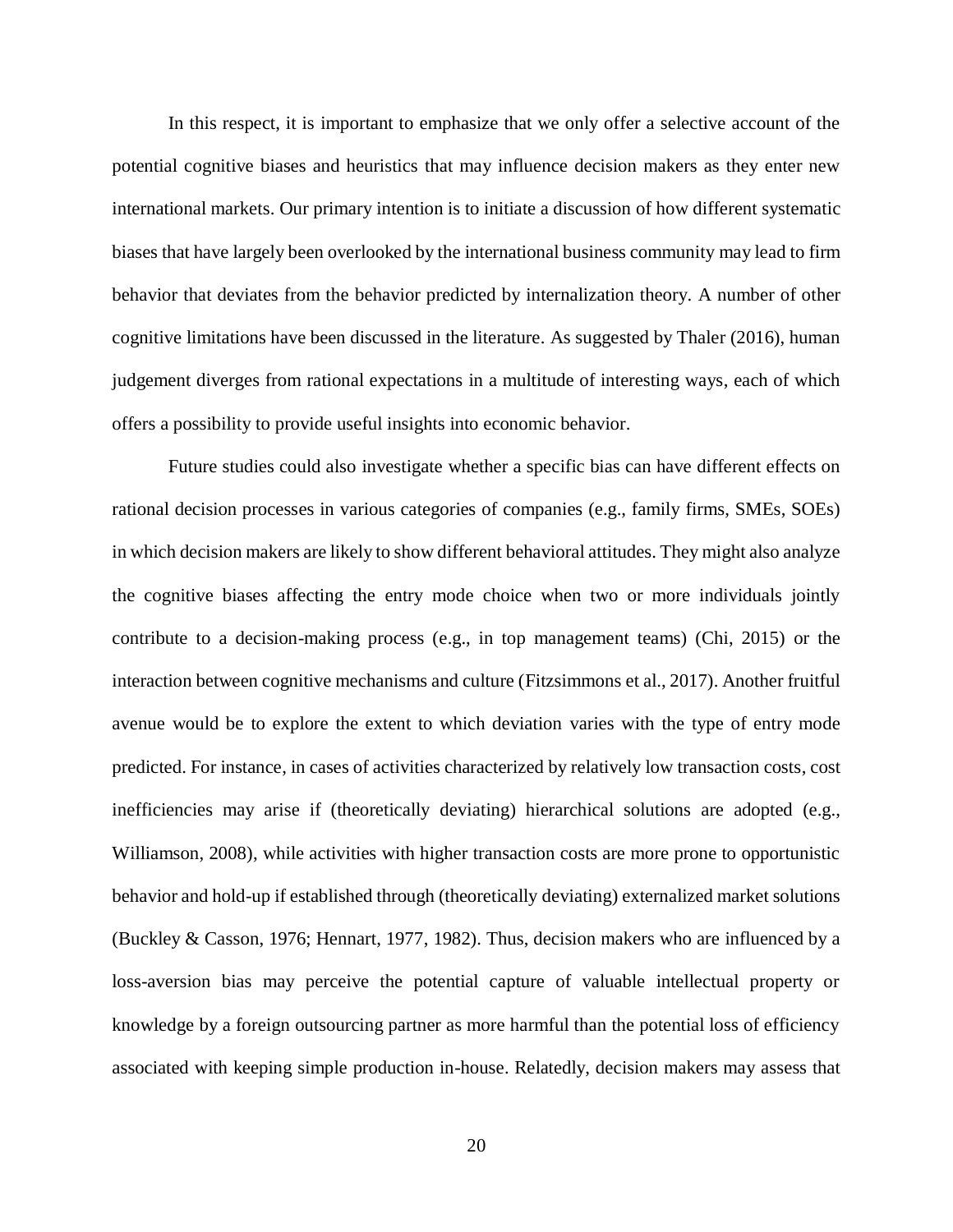the potential loss associated with hold-up in a foreign country is worse than the potential loss associated with making costly internal investments. When this is the case, managers might be less motivated to deviate from the predicted entry mode if it favors hierarchies. This logic is supported by prospect theory, which shows that decision makers tend to be more biased toward loss aversion than potential gains (Tversky & Kahneman, 1981).

Second, we contribute to recent discussions on the relationship between international experience and entry mode decisions (Brouthers & Hennart, 2007). Entry mode research has noted the lack of clarity regarding whether firms "merely consider the frequency with which specific modes were chosen previously" or "take into account the ex post performance of prior choices and hence learn from them" and, in that case, "from which types of experiences do they learn more" (Hennart & Slangen, 2015: 118). In this respect, we disentangle the important roles of cognitive biases and judgmental heuristics stemming from the performance of past ventures, their timing, and their salience. Research has emphasized such issues as how prior international experience not only assists firms in accumulating capabilities that can be adopted across several geographical areas (Schwens et al., 2018), but also helps reduce operational difficulties (Chang, 1995; Delios & Beamish, 2001; Gao *et al*., 2008; Perkins, 2014) and speeds up the pace of sequential entries (Gao & Pan, 2010). However, while much of this research adopts a uniform operationalization of experience in which "more is better", we emphasize the cognitive consequences of basing future decisions on past performance. In this regard, we encourage future research to explore operationalizations of experience other than frequency, such as whether the experience stems from a recent or old venture, or if an experience can be perceived as salient or trivial. As we suggest, a venture that underperformed a few years ago is more likely to affect decision makers' attention than a venture that underperformed ten years ago. Relatedly, underperforming ventures that have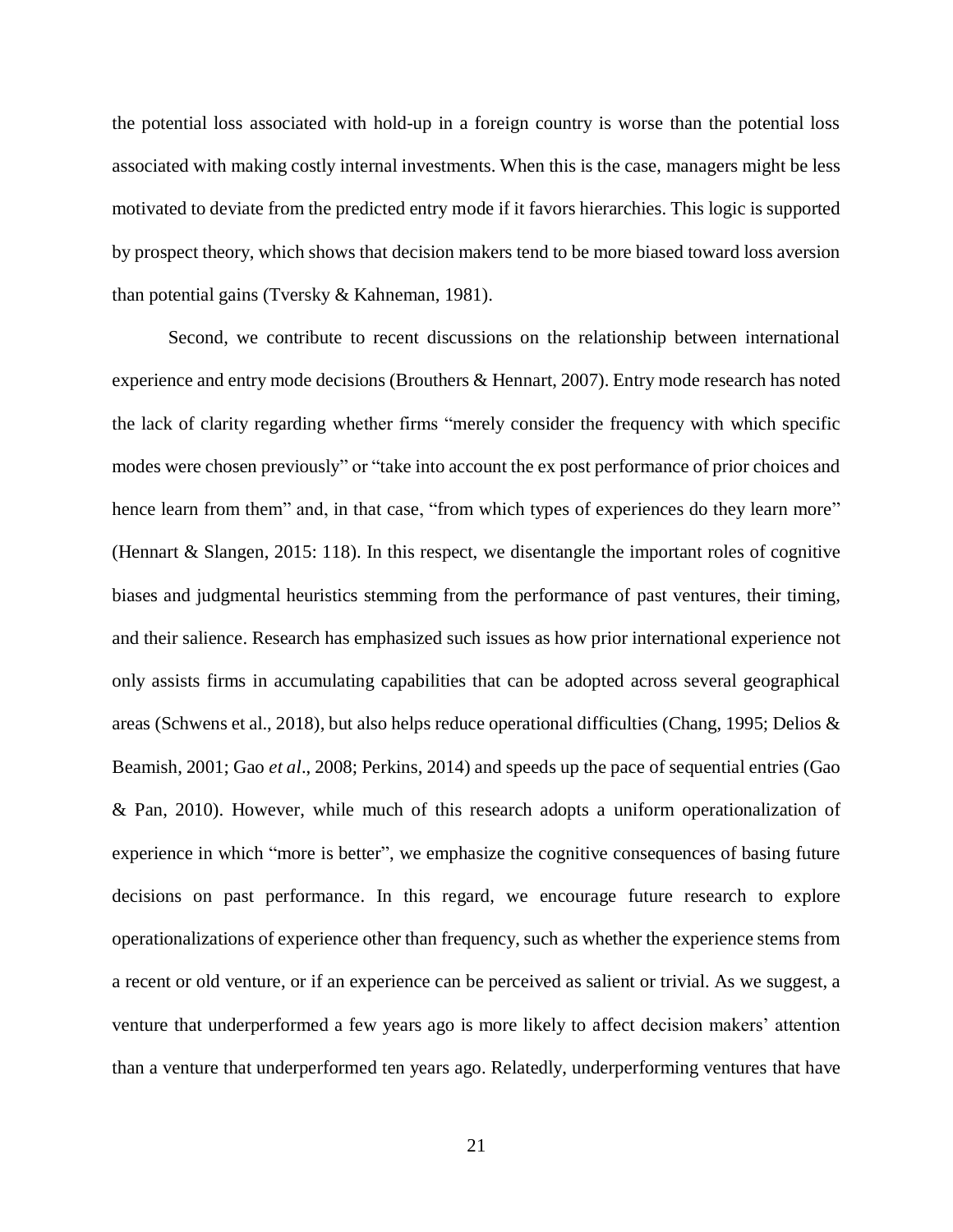severe financial consequences are more likely to influence decision-making processes. We also encourage future international business research to continue disentangling the cognitive antecedents and consequences of decision makers' behavior in international markets by adopting a more "micro-based" approach that takes not only the rationality but also the psychological traits of individuals into account. In this regard, we hope our work contributes to a promising conversation in which the *human* rather than the *homus economicus* is the one making choices, thereby leading to a study of international business that yields greater explanatory power (Thaler, 2016).

In conclusion, we introduce important behavioral assumptions on how decision makers enter international markets and, more specifically, on why firms may opt for entry modes that deviate from the predictions of internalization theory. While we have studied this idea in the context of international entry mode decisions, we believe that this augmented perspective on internalization theory is generalizable to other contexts in which performance feedback and organizational behavior are relevant, such as strategic alliances, organizational restructuring, and innovation. Likewise, we have focused only on those biases that we consider to be most relevant for understanding deviations from internalization theory's predictions. However, the body of literature on heuristics and biases is large, so other affective biases as well as their interactions (e.g., Livet, 2010; Fairchild, 2014) are likely to also have a significant influence.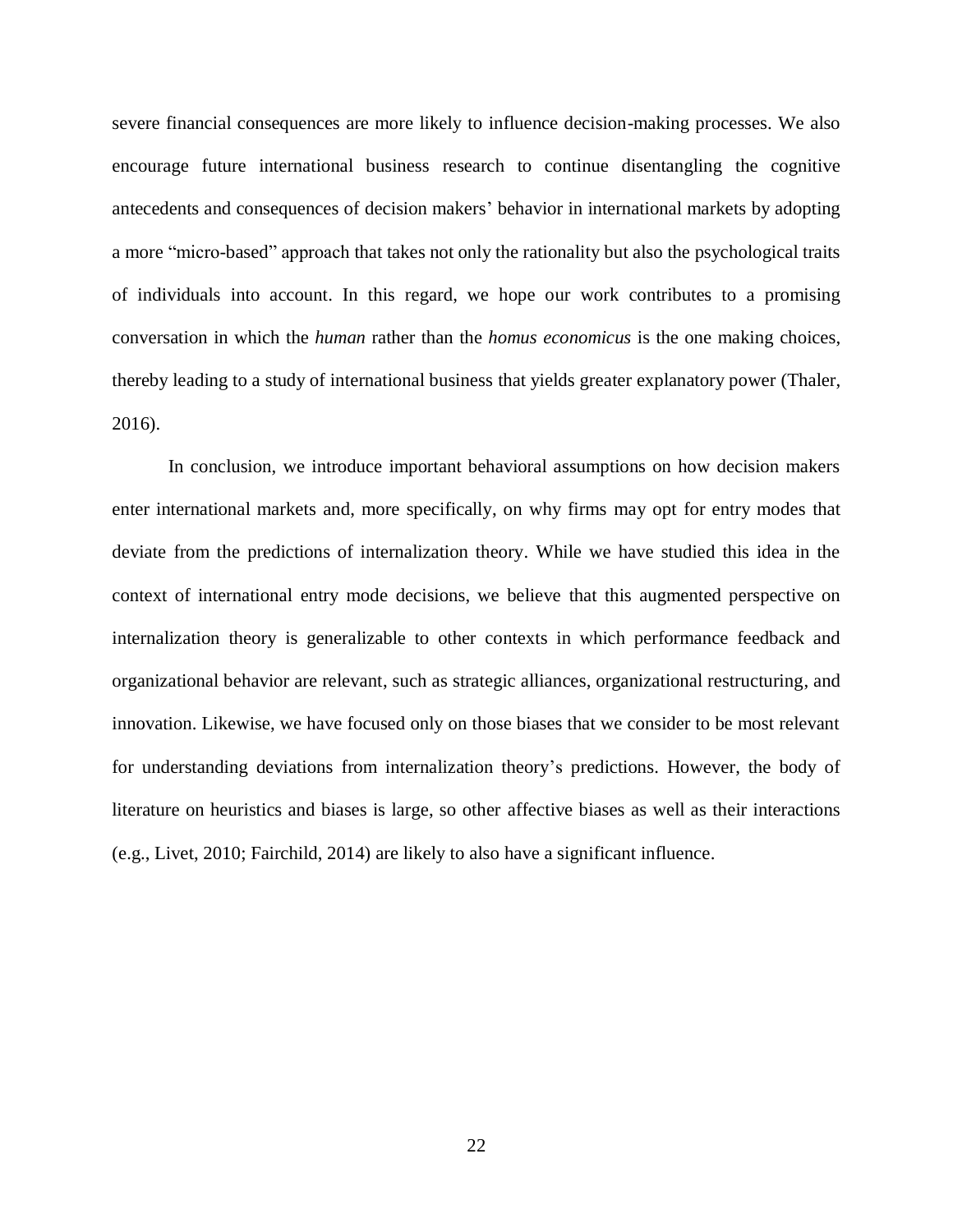## **REFERENCES**

- Aharoni, Y. (2010). Behavioral elements in foreign direct investments. In: *The Past, Present and Future of International Business & Management* (pp. 73-111). Emerald Group Publishing Limited.
- Aharoni Y., Tihanyi L., & Connelly B.L. (2011). Managerial decision-making in international business: A forty-five year retrospective. *Journal of World Business*, 46, 135-142
- Albertoni, F., Elia, S., Massini, S., & Piscitello, L. (2017). The reshoring of business services: Reaction to failure or persistent strategy?. *Journal of World Business*, *52*(3), 417-430.
- Albertoni, F., Elia, S., & Piscitello, L. (2018). Inertial vs. mindful repetition of previous entry mode choices: Do firms always learn from experience? *Journal of Business Research*, 2018, forthcoming.
- Anderson, E., & Gatignon, H. (1986). Modes of foreign entry: A transaction cost analysis and propositions. *Journal of International Business Studies*, *17*(3), 1-26.
- Argote, L., & Todorova, G. (2007). Organizational learning. *International Review of Industrial and Organizational Psychology*, *22*, 193.
- Aulakh, P. S., Kotabe, M., & Sahay, A. (1996). Trust and performance in cross-border marketing partnerships: A behavioral approach. *Journal of International Business Studies*, *27*(5), 1005- 1032.
- Bazerman, M. H. (1994). *Judgement in Managerial Decision Making.* New York: Wiley
- Benito, G. R., & Gripsrud, G. (1992). The expansion of foreign direct investments: discrete rational location choices or a cultural learning process?. *Journal of International Business Studies*, *23*(3), 461-476.
- Brouthers, K.D., Hennart J-F. (2007). Boundaries of the Firm: Insights from International Entry Mode Research. *Journal of Management*, 33(3): 395-425.
- Brouthers, K. D. (2002). Institutional, cultural and transaction cost influences on entry mode choice and performance. *Journal of International Business Studies*, *33*(2), 203-221.
- Buckley, P. J., & Casson, M. (1976). *Future of the multinational enterprise*. London: Macmillan.
- Buckley, P. J., Devinney, T. M., & Louviere, J. J. (2007). Do managers behave the way theory suggests? A choice-theoretic examination of foreign direct investment location decisionmaking. *Journal of International Business Studies*, *38*(7), 1069-1094.
- Chang, S. J. (1995). International expansion strategy of Japanese firms: Capability building through sequential entry. *Academy of Management Journal*, *38*(2), 383-407.
- Chen, G., Kim, K. A., Nofsinger, J. R., & Rui, O. M. (2007). Trading performance, disposition effect, overconfidence, representativeness bias, and experience of emerging market investors. *Journal of Behavioral Decision Making*, *20*(4), 425-451.
- Chi, T. (2015). Commentary: Internalization theory and its relation to RBV and TCE. *Journal of World Business*, 50, 634-636.
- Chi, T., & McGuire, D. J. (1996). Collaborative ventures and value of learning: Integrating the transaction cost and strategic option perspectives on the choice of market entry modes. *Journal of International Business Studies*, *27*(2), 285-307.
- Delios, A. & Beamish, P.W. (2001). Survival and profitability: the roles of experience and intangible assets in foreign subsidiary performance. *The Academy of Management Journal, 44*(5): 1028-1038.
- Doh, J. P. (2005). Offshore outsourcing: Implications for international business and strategic management theory and practice. *Journal of Management Studies*, *42*(3), 695-704.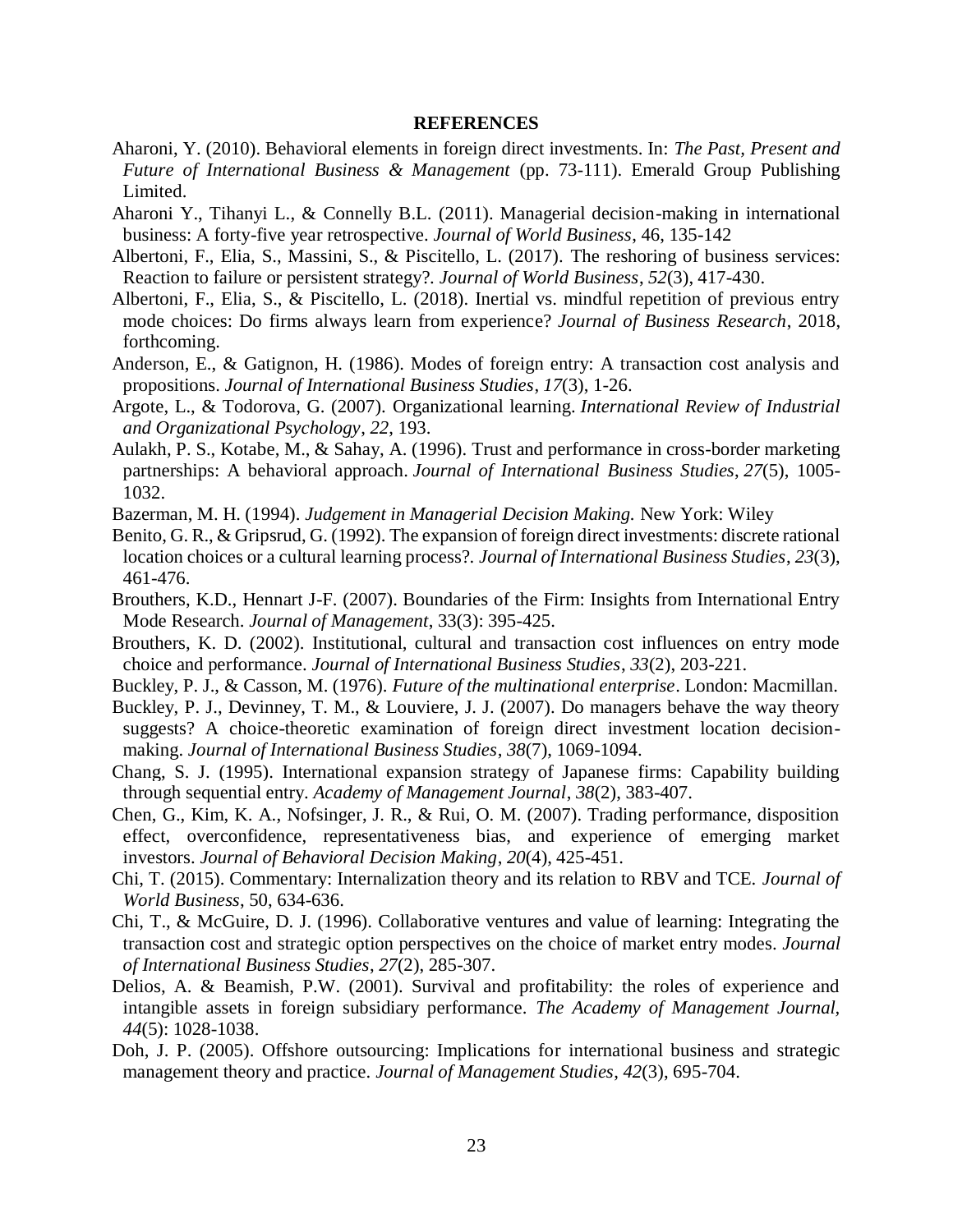- Elia, S., Caniato, F., Luzzini, D., & Piscitello, L. (2014). Governance choice in global sourcing of services: the impact on service quality and cost saving performance. *Global Strategy Journal*, *4*(3), 181-199.
- Fairchild, R. (2014): Emotions in the Financial Markets. In: Baker and Ricciardi, eds., Investor *Behavior: The Psychology of Financial Planning and Investing*, Wiley.
- Fitzsimmons, S. R., Liao, Y., & Thomas, D. C. (2017). From crossing cultures to straddling them: An empirical examination of outcomes for multicultural employees. *Journal of International Business Studies*, *48*(1), 63-89.
- Foss, N. J., & Weber, L. (2016). Moving opportunism to the back seat: Bounded rationality, costly conflict, and hierarchical forms. *Academy of Management Review*, *41*(1), 61-79.
- Frost, T. S., Birkinshaw, J. M., & Ensign, P. C. (2002). Centers of excellence in multinational corporations. *Strategic Management Journal*, *23*(11), 997-1018.
- Gao, G.Y., Pan, Y., Lu, J. & Tao, Z. (2008). Performance of multinational firms' subsidiaries: influence of cumulative experience. *Management International Review, 48*(6), 749-768.
- Gao, G. Y., & Pan, Y. (2010). The pace of MNEs' sequential entries: Cumulative entry experience and the dynamic process. *Journal of International Business Studies*, 41(9), 1572-1580.
- Gineikiene, J., & Diamantopoulos, A. (2017). I hate where it comes from but I still buy it: Countervailing influences of animosity and nostalgia. *Journal of International Business Studies*, *48*(8), 992-1008.
- Gomes-Casseres, B. (1989). Ownership structures of foreign subsidiaries: Theory and evidence. *Journal of Economic Behavior & Organization*, *11*(1), 1-25.
- Henisz, W. J., & Macher, J. T. (2004). Firm-and country-level trade-offs and contingencies in the evaluation of foreign investment: The semiconductor industry, 1994–2002. *Organization Science*, *15*(5), 537-554.
- Hennart, J. F., & Slangen, A. H. (2015). Yes, we really do need more entry mode studies! A commentary on Shaver. *Journal of International Business Studies*, *46*(1), 114-122.
- Hennart, J. F. (1977). *A theory of foreign direct investment* (Doctoral dissertation, University of Maryland, College Park.).
- Hennart, J. F. (1982). *A theory of multinational enterprise*. Ann Arbor, MI: University of Michigan Press.
- Johanson, J., & Vahlne, J. E. (1977). The internationalization process of the firm—a model of knowledge development and increasing foreign market commitments. *Journal of International Business Studies*, *8*(1), 23-32.
- Kahneman, D., & Tversky, A. (1973). On the psychology of prediction. *Psychological Review*, *80*(4), 237.
- Kahneman, D., & Tversky, A. (1979). Prospect theory: An analysis of decision under risk. *Econometrica: Journal of the Econometric Society*, 263-291.
- Katz, R., & Allen, T. J. (1982). Investigating the Not Invented Here (NIH) syndrome: A look at the performance, tenure, and communication patterns of 50 R & D Project Groups. *R&D Management*, *12*(1), 7-20.
- Kogut, B., & Zander, U. (1993). Knowledge of the firm and the evolutionary theory of the multinational corporation. *Journal of International Business Studies*, *24*(4), 625-645.
- Lakonishok, J., Shleifer, A., & Vishny, R. W. (1994). Contrarian investment, extrapolation, and risk. *The Journal of Finance*, *49*(5), 1541-1578.
- Larsen, M. M. (2016). Failing to estimate the costs of offshoring: A study on process performance. *International Business Review, 25*(1), 307-318.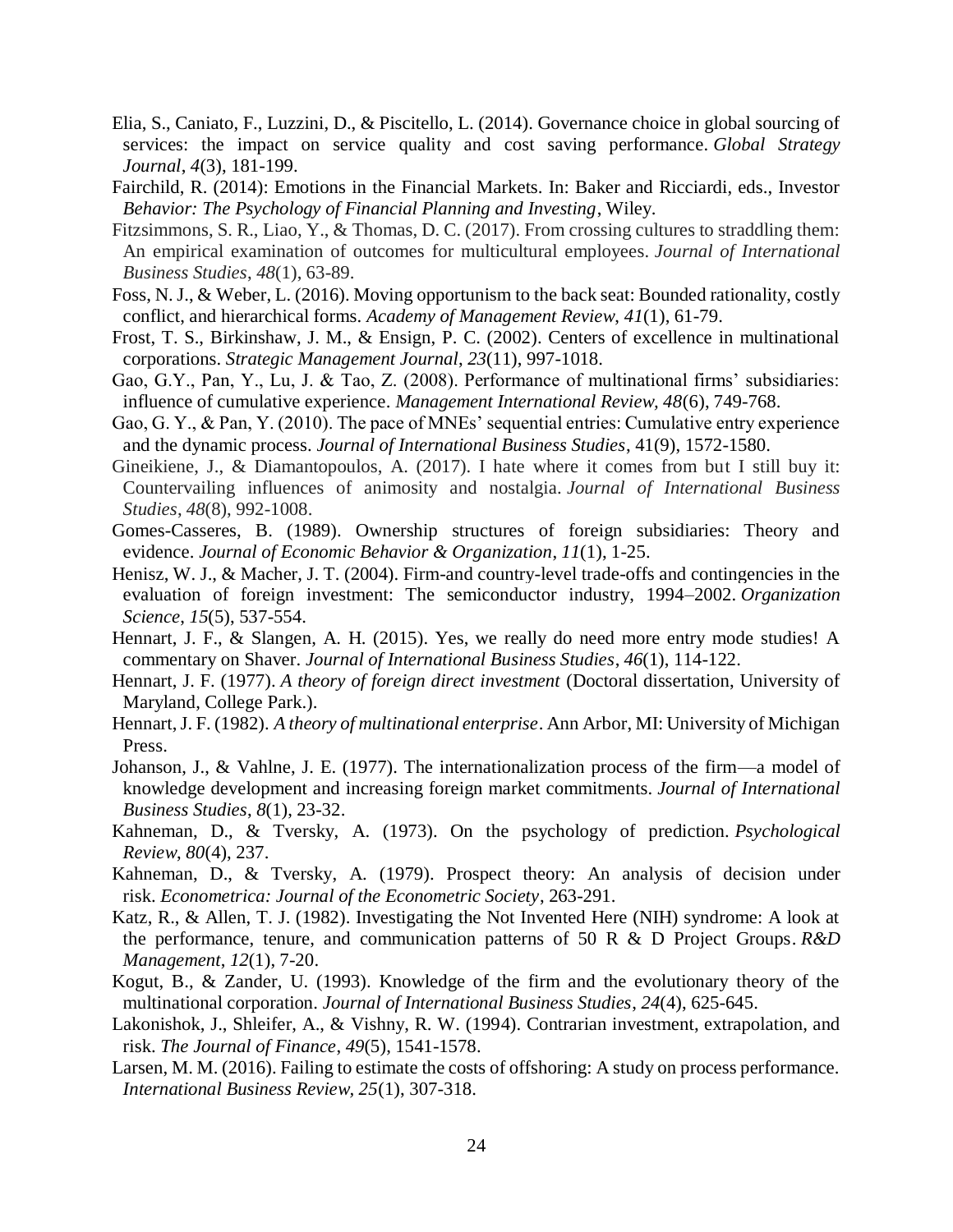- Larsen, M. M., Manning, S., & Pedersen, T. (2013). Uncovering the hidden costs of offshoring: The interplay of complexity, organizational design, and experience. *Strategic Management Journal*, *34*(5), 533-552.
- Levinthal, D. A., & March, J. G. (1993). The myopia of learning. *Strategic Management Journal*, *14*(S2), 95-112.
- Livet, P. (2010). Rational Choice, Neuroeconomy, and Mixed Emotions. *Philosophical Transactions of the Royal Society*, 36:138, 29–269.
- Lu, J. W., & Hébert, L. (2005). Equity control and the survival of international joint ventures: a contingency approach. *Journal of Business Research*, *58*(6), 736-745.
- Maitland, E., & Sammartino, A. (2015). Decision making and uncertainty: The role of heuristics and experience in assessing a politically hazardous environment. *Strategic Management Journal*, *36*(10), 1554-1578.
- March, J. G., & Simon, H. A. (1958). Organizations. Wiley-Blackwell: New York
- Ng, D., Westgren, R., & Sonka, S. (2009). Competitive blind spots in an institutional field. *Strategic Management Journal*, *30*(4), 349-369.
- Padmanabhan, P., & Cho, K. R. (1996). Ownership strategy for a foreign affiliate: An empirical investigation of Japanese firms. *MIR: Management International Review*, 45-65.
- Perkins, S. E. (2014). When does prior experience pay? Institutional experience and the multinational corporation. *Administrative Science Quarterly*, *59*(1), 145-181.
- Schubert, T., Baier, E., & Rammer, C. (2018). Firm capabilities, technological dynamism and the internationalisation of innovation: A behavioural approach. *Journal of International Business Studies*, *49*(1), 70-95.
- Schwens, C., Zapkau, F. B., Brouthers, K. D., & Hollender, L. (2018). Limits to international entry mode learning in SMEs. *Journal of International Business Studies*, *49*(7), 809-831.
- Simon, H. A. 1947. Administrative behavior. Macmillan: New York.
- Simon, H. A. (1955). A behavioral model of rational choice. *The Quarterly Journal of Economics*, *69*(1), 99-118.
- Thaler, R. H. (1991). The winner's curse: Paradoxes and anomalies of economic life. New York: Free Press.
- Thaler*,* R.H. (2016). Behavioral Economics: Past, Present, and Future. *American Economic Review*, 106 (7): 1577-1600.
- Tihanyi, L., Griffith, D. A., & Russell, C. J. (2005). The effect of cultural distance on entry mode choice, international diversification, and MNE performance: A meta-analysis. *Journal of International Business Studies*, *36*(3), 270-283.
- Tversky, A., & Kahneman, D. (1973). Availability: A heuristic for judging frequency and probability. *Cognitive Psychology*, *5*(2), 207-232.
- Tversky, A. & Kahneman, D. (1974). Judgment under uncertainty: Heuristics and biases. *Science 185*, pp. 1124–1131.
- Tversky, A., & Kahneman, D. (1981). The framing of decisions and the psychology of choice. *Science*, *211*(4481), 453-458.
- Verbeke, A., & Greidanus, N. S. (2009). The end of the opportunism vs trust debate: Bounded reliability as a new envelope concept in research on MNE governance. *Journal of International Business Studies*, *40*(9), 1471-1495.
- Verbeke, A. (2003). The evolutionary view of the MNE and the future of internalization theory. *Journal of International Business Studies*, *34*(6), 498-504.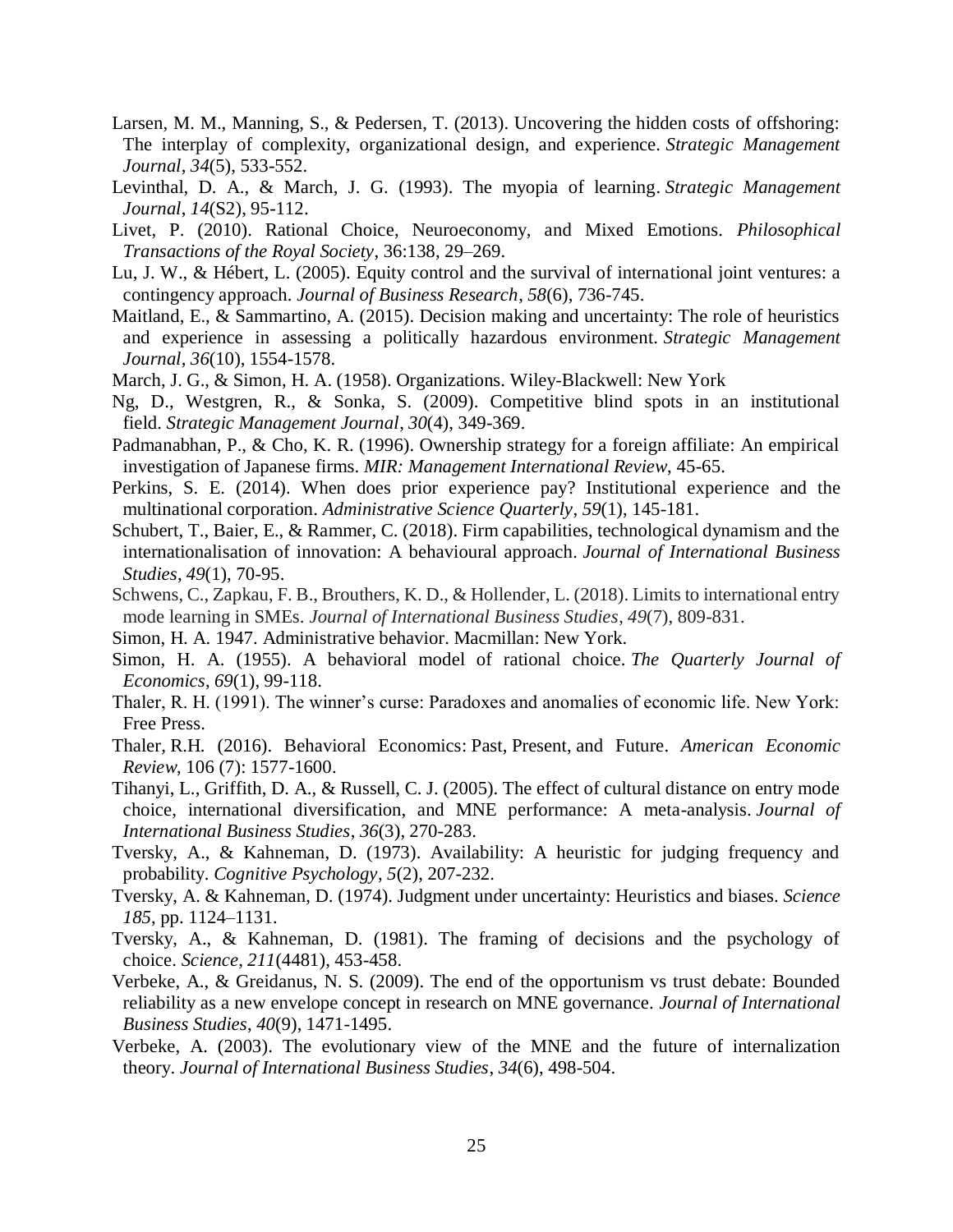- Vahlne, J. E., & Johanson, J. (2017). From internationalization to evolution: The Uppsala model at 40 years. *Journal of International Business Studies*, *48*(9), 1087-1102.
- Volk, S., Köhler, T., & Pudelko, M. (2014). Brain drain: The cognitive neuroscience of foreign language processing in multinational corporations. *Journal of International Business Studies*, *45*(7), 862-885.
- Williamson, O. E. (2008). Outsourcing: Transaction cost economics and supply chain management. *Journal of supply chain management*, *44*(2), 5-16.
- Zhao, H., Luo, Y., & Suh, T. (2004). Transaction cost determinants and ownership-based entry mode choice: A meta-analytical review. *Journal of International Business Studies*, *35*(6), 524- 544.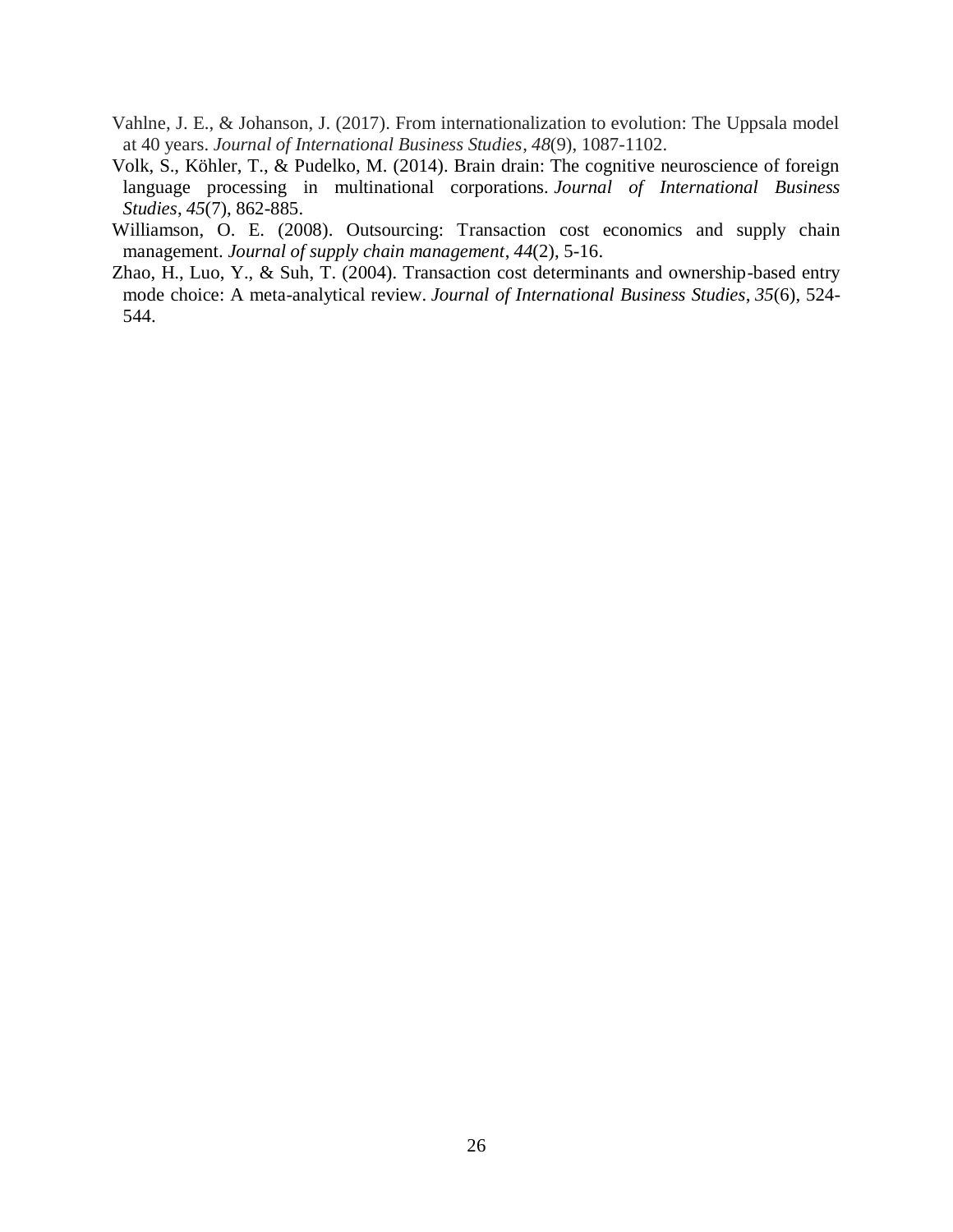| High<br>Market<br>imperfections<br>Low | Deviating market mode<br>When market imperfectations are<br>high, deviant entry modes (e.g.,<br>outsourcing, exporting) are associated<br>with:<br>Hold-up situations<br>Risk of opportunistic behavior and<br>moral hazard<br>Inappropriate contract costs | <b>Compliant hierarchical mode</b><br>When market imperfectations are<br>high, compliant entry modes (e.g.,<br>wholly owned subsidiaries) are<br>asssociated with:<br>Protection of firm assets<br>Increased control<br>$\bullet$<br>Effective means of knowledge<br>transfer |  |
|----------------------------------------|-------------------------------------------------------------------------------------------------------------------------------------------------------------------------------------------------------------------------------------------------------------|-------------------------------------------------------------------------------------------------------------------------------------------------------------------------------------------------------------------------------------------------------------------------------|--|
|                                        | Compliant market mode<br>When market imperfections are low,<br>compliant entry modes (e.g.,<br>outsourcing, exporting) are associated<br>with:<br>Lower costs<br>Access to external knowledge<br>Benefits of large-n suppliers                              | Deviating hierarchical mode<br>When market imperfections are low,<br>deviating entry modes (e.g., wholly<br>owned subsidiaries) are associated<br>with:<br>Risk of inefficiency trap<br>Learning myopia<br>N-I-H syndrome                                                     |  |

# **Table 1: A typology of entry mode deviations**

Market Selected entry mode Hierarchy